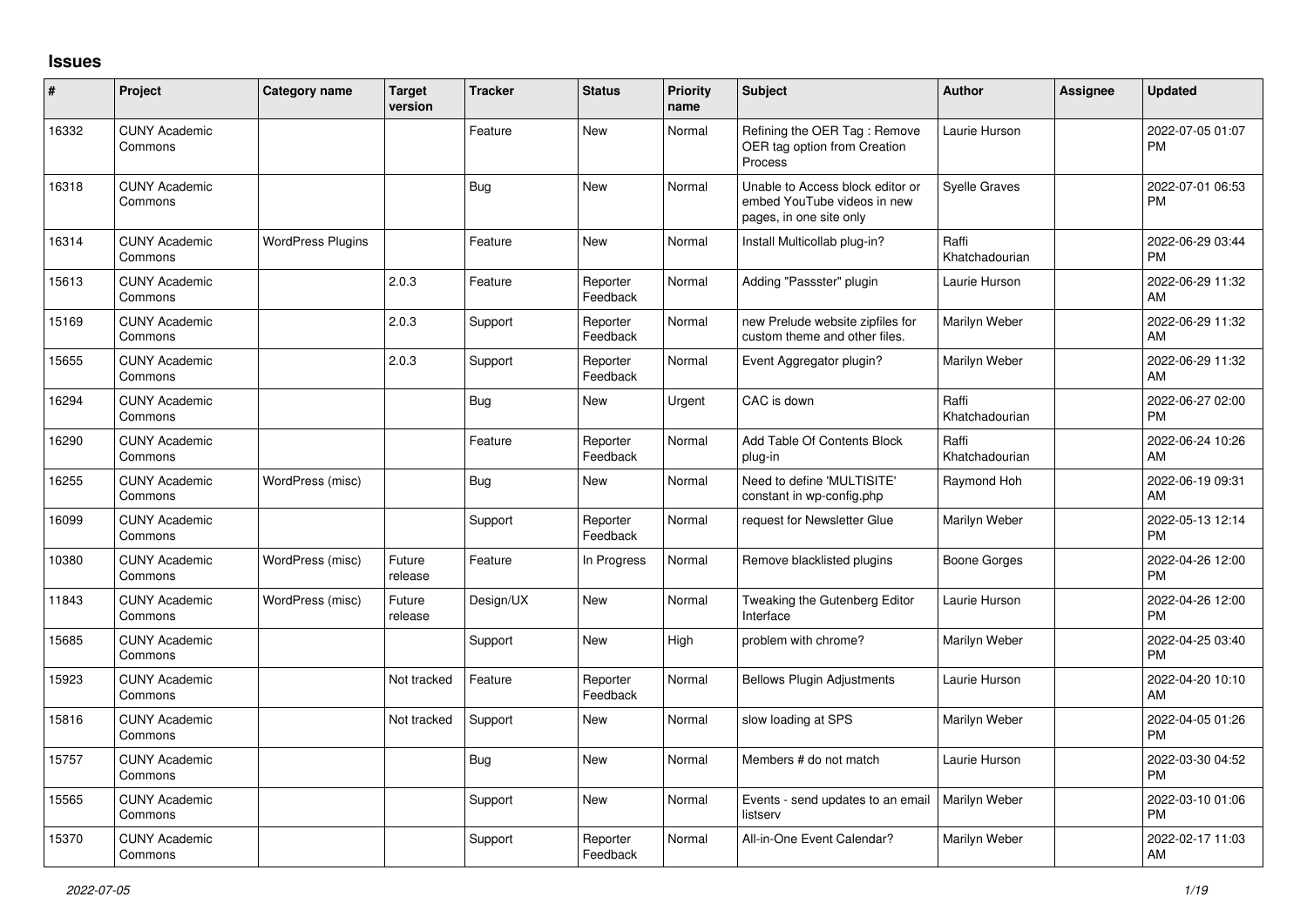| #     | Project                         | <b>Category name</b>    | <b>Target</b><br>version | <b>Tracker</b> | <b>Status</b>        | <b>Priority</b><br>name | <b>Subject</b>                                                       | <b>Author</b>           | <b>Assignee</b> | <b>Updated</b>                |
|-------|---------------------------------|-------------------------|--------------------------|----------------|----------------------|-------------------------|----------------------------------------------------------------------|-------------------------|-----------------|-------------------------------|
| 15176 | <b>CUNY Academic</b><br>Commons |                         | Not tracked              | Support        | Reporter<br>Feedback | Normal                  | Archiving Q Writing & Old<br>Wordpress Sites on the Commons          | Laurie Hurson           |                 | 2022-02-08 10:28<br>AM        |
| 15260 | <b>CUNY Academic</b><br>Commons |                         |                          | Support        | Reporter<br>Feedback | Normal                  | Diacritical markings   European<br>Stages                            | Marilyn Weber           |                 | 2022-02-04 08:16<br>AM        |
| 15045 | <b>CUNY Academic</b><br>Commons |                         |                          | Support        | <b>New</b>           | Normal                  | no result for KCeL in the search<br>box on the commons               | Marilyn Weber           |                 | 2021-12-10 11:29<br>AM        |
| 13650 | <b>CUNY Academic</b><br>Commons | Group Library           | Future<br>release        | Feature        | <b>New</b>           | Normal                  | Forum Attachments in Group<br>Library                                | Laurie Hurson           |                 | 2021-11-19 12:30<br><b>PM</b> |
| 14940 | <b>CUNY Academic</b><br>Commons |                         |                          | Bug            | <b>New</b>           | Normal                  | Discrepancy between Commons<br>profile "sites" and actual # of sites | Laurie Hurson           |                 | 2021-11-08 11:09<br>AM        |
| 14936 | <b>CUNY Academic</b><br>Commons |                         |                          | <b>Bug</b>     | <b>New</b>           | Normal                  | Commons websites blocked by<br>SPS campus network                    | Laurie Hurson           |                 | 2021-11-03 03:57<br><b>PM</b> |
| 14911 | <b>CUNY Academic</b><br>Commons | <b>WordPress Themes</b> | Not tracked              | Support        | <b>New</b>           | Normal                  | Twentytwentyone theme                                                | Marilyn Weber           |                 | 2021-10-28 10:37<br>AM        |
| 14900 | <b>CUNY Academic</b><br>Commons |                         | Not tracked              | Support        | Reporter<br>Feedback | Normal                  | previous theme?                                                      | Marilyn Weber           |                 | 2021-10-25 10:31<br>AM        |
| 14842 | <b>CUNY Academic</b><br>Commons |                         | Not tracked              | Support        | Reporter<br>Feedback | Normal                  | Question about widgets and block<br>editor                           | Gina Cherry             |                 | 2021-10-06 03:01<br><b>PM</b> |
| 14792 | <b>CUNY Academic</b><br>Commons |                         |                          | Bug            | <b>New</b>           | Normal                  | Inconsistent email notifications<br>from gravity forms               | Raffi<br>Khatchadourian |                 | 2021-10-04 01:50<br><b>PM</b> |
| 14784 | <b>CUNY Academic</b><br>Commons |                         |                          | Support        | Reporter<br>Feedback | Normal                  | User report of logo problem when<br>using Customizer theme           | Marilyn Weber           |                 | 2021-09-17 10:25<br>AM        |
| 14629 | <b>CUNY Academic</b><br>Commons |                         | Not tracked              | Bug            | Reporter<br>Feedback | Normal                  | Possible Post Order Bug?                                             | <b>Syelle Graves</b>    |                 | 2021-09-14 10:47<br>AM        |
| 14538 | <b>CUNY Academic</b><br>Commons |                         | Not tracked              | Support        | Reporter<br>Feedback | Normal                  | <b>Weebly To Commons</b>                                             | Laurie Hurson           |                 | 2021-09-14 10:47<br>AM        |
| 14398 | <b>CUNY Academic</b><br>Commons |                         | Not tracked              | Support        | Reporter<br>Feedback | Normal                  | Events plug-in notification problem                                  | <b>Marilyn Weber</b>    |                 | 2021-05-11 11:21<br>AM        |
| 14074 | <b>CUNY Academic</b><br>Commons | WordPress (misc)        | Not tracked              | Support        | Reporter<br>Feedback | Normal                  | page password protection problem                                     | Marilyn Weber           |                 | 2021-03-02 11:03<br>AM        |
| 13912 | <b>CUNY Academic</b><br>Commons |                         | Not tracked              | Feature        | Hold                 | Low                     | posting "missed schedule"                                            | Marilyn Weber           |                 | 2021-02-23 10:46<br>AM        |
| 13975 | <b>CUNY Academic</b><br>Commons | Social Paper            | Not tracked              | Support        | Reporter<br>Feedback | Normal                  | can't approve comments on Social<br>Paper paper                      | Marilyn Weber           |                 | 2021-02-12 09:33<br>AM        |
| 13255 | <b>CUNY Academic</b><br>Commons |                         | Not tracked              | Support        | Reporter<br>Feedback | Normal                  | Accessibility problems                                               | Marilyn Weber           |                 | 2020-09-01 05:48<br><b>PM</b> |
| 12436 | <b>CUNY Academic</b><br>Commons |                         | Not tracked              | <b>Bug</b>     | Assigned             | Normal                  | Nightly system downtime                                              | Boone Gorges            |                 | 2020-08-01 09:30<br>AM        |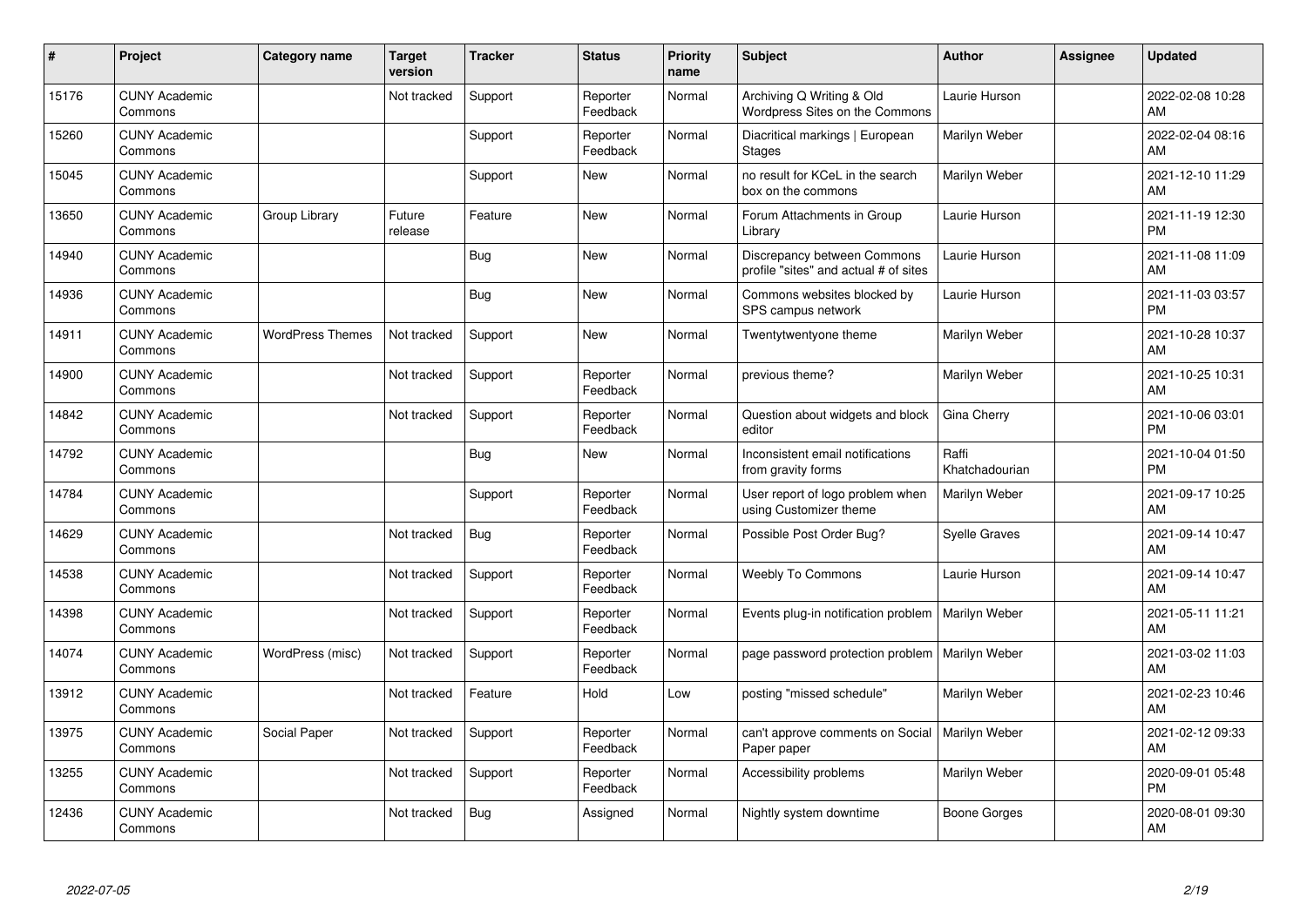| #     | <b>Project</b>                  | Category name             | <b>Target</b><br>version | <b>Tracker</b> | <b>Status</b>        | Priority<br>name | <b>Subject</b>                                                                                | <b>Author</b>       | Assignee | <b>Updated</b>                |
|-------|---------------------------------|---------------------------|--------------------------|----------------|----------------------|------------------|-----------------------------------------------------------------------------------------------|---------------------|----------|-------------------------------|
| 13048 | <b>CUNY Academic</b><br>Commons | Shortcodes and<br>embeds  | Future<br>release        | Feature        | New                  | Normal           | Jupyter Notebooks support                                                                     | Boone Gorges        |          | 2020-07-14 11:46<br>AM        |
| 13034 | <b>CUNY Academic</b><br>Commons |                           | Not tracked              | Support        | Reporter<br>Feedback | Normal           | a site is asking people to join the<br>Commons to get a download                              | Marilyn Weber       |          | 2020-07-12 07:23<br>AM        |
| 12573 | <b>CUNY Academic</b><br>Commons | <b>WordPress Plugins</b>  | Future<br>release        | Bug            | New                  | Normal           | <b>CommentPress Core Issues</b>                                                               | scott voth          |          | 2020-03-24 04:32<br><b>PM</b> |
| 12360 | <b>CUNY Academic</b><br>Commons | <b>WordPress Themes</b>   | Not tracked              | <b>Bug</b>     | Reporter<br>Feedback | Normal           | site just says "DANTE We are<br>currently in maintenance mode,<br>please check back shortly." | Marilyn Weber       |          | 2020-02-04 12:13<br><b>PM</b> |
| 12352 | <b>CUNY Academic</b><br>Commons |                           | Not tracked              | Support        | New                  | Normal           | "posts list" page builder block<br>option                                                     | Marilyn Weber       |          | 2020-02-03 01:29<br><b>PM</b> |
| 12350 | <b>CUNY Academic</b><br>Commons | <b>Blogs (BuddyPress)</b> | Not tracked              | Support        | Reporter<br>Feedback | Normal           | URL creation problem                                                                          | Marilyn Weber       |          | 2020-02-03 11:27<br>AM        |
| 12328 | <b>CUNY Academic</b><br>Commons |                           | Not tracked              | Support        | <b>New</b>           | Normal           | Sign up Code for Non-CUNY<br>Faculty                                                          | Laurie Hurson       |          | 2020-01-28 10:25<br>AM        |
| 12198 | <b>CUNY Academic</b><br>Commons |                           | Not tracked              | <b>Bug</b>     | Reporter<br>Feedback | Normal           | Duplicate listing in My Sites                                                                 | <b>Tom Harbison</b> |          | 2019-12-09 05:50<br><b>PM</b> |
| 11519 | <b>CUNY Academic</b><br>Commons |                           | Not tracked              | Support        | Assigned             | Normal           | comment option not appearing                                                                  | Marilyn Weber       |          | 2019-09-24 10:28<br>AM        |
| 11860 | <b>CUNY Academic</b><br>Commons | Registration              | Future<br>release        | Feature        | <b>New</b>           | Normal           | <b>Ensure Students Are Aware They</b><br>Can Use Aliases At Registration                      | scott voth          |          | 2019-09-24 08:46<br>AM        |
| 11848 | <b>CUNY Academic</b><br>Commons |                           | Not tracked              | Support        | Hold                 | Normal           | a Dean of Faculty wants to share<br>a large file                                              | Marilyn Weber       |          | 2019-09-24 08:44<br>AM        |
| 11788 | <b>CUNY Academic</b><br>Commons | <b>WordPress Plugins</b>  | Future<br>release        | Support        | Reporter<br>Feedback | Normal           | Plugin Request - Browse Aloud                                                                 | scott voth          |          | 2019-09-24 08:42<br>AM        |
| 10273 | <b>CUNY Academic</b><br>Commons | Registration              | Not tracked              | Support        | Reporter<br>Feedback | Normal           | users combining CF and campus<br>address                                                      | Marilyn Weber       |          | 2019-09-18 10:58<br>AM        |
| 11787 | <b>CUNY Academic</b><br>Commons |                           | Not tracked              | Support        | Reporter<br>Feedback | Normal           | automated comments notifications<br>on ZenDesk                                                | Marilyn Weber       |          | 2019-08-26 06:18<br><b>PM</b> |
| 11771 | <b>CUNY Academic</b><br>Commons |                           | Not tracked              | Support        | Reporter<br>Feedback | Normal           | post displays in sections                                                                     | Marilyn Weber       |          | 2019-08-20 10:34<br>AM        |
| 11556 | <b>CUNY Academic</b><br>Commons | Courses                   | Not tracked              | <b>Bug</b>     | Reporter<br>Feedback | Normal           | Instructor name given in course<br>listina                                                    | <b>Tom Harbison</b> |          | 2019-06-25 04:12<br><b>PM</b> |
| 11509 | <b>CUNY Academic</b><br>Commons |                           | Not tracked              | Support        | Reporter<br>Feedback | Normal           | deleted Page causing a Menu<br>problem?                                                       | Marilyn Weber       |          | 2019-06-04 09:54<br>AM        |
| 11415 | <b>CUNY Academic</b><br>Commons | <b>WordPress Plugins</b>  | Not tracked              | Bug            | Reporter<br>Feedback | Normal           | <b>Blog Subscriptions in Jetpack</b>                                                          | Laurie Hurson       |          | 2019-05-14 10:34<br>AM        |
| 11392 | <b>CUNY Academic</b><br>Commons |                           | Future<br>release        | <b>Bug</b>     | <b>New</b>           | Normal           | Migrate users away from<br><b>StatPress</b>                                                   | Boone Gorges        |          | 2019-04-23 03:53<br><b>PM</b> |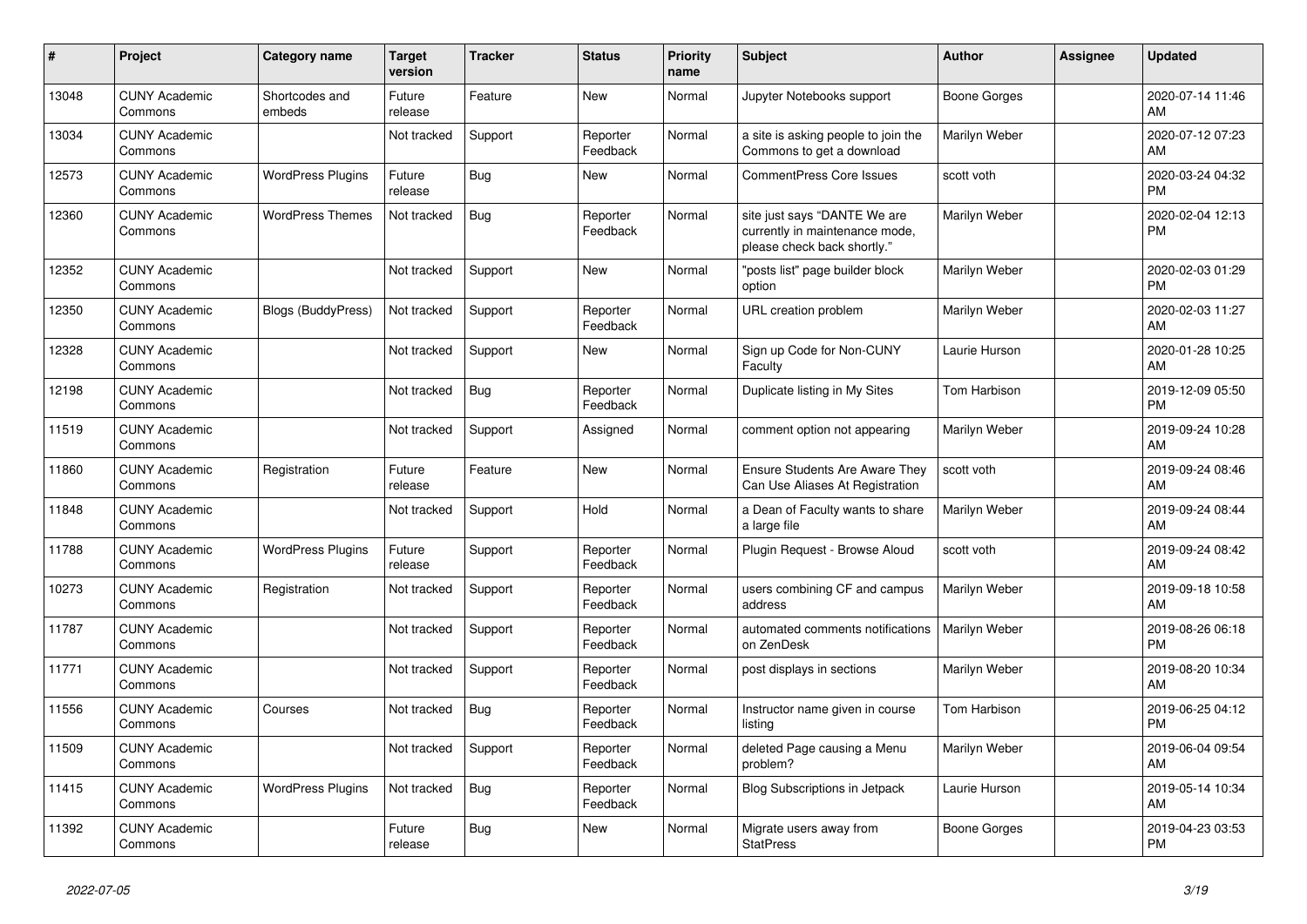| #     | Project                         | <b>Category name</b>       | <b>Target</b><br>version | <b>Tracker</b> | <b>Status</b>        | <b>Priority</b><br>name | Subject                                                                                                      | Author                  | <b>Assignee</b> | <b>Updated</b>                |
|-------|---------------------------------|----------------------------|--------------------------|----------------|----------------------|-------------------------|--------------------------------------------------------------------------------------------------------------|-------------------------|-----------------|-------------------------------|
| 9720  | <b>CUNY Academic</b><br>Commons | Authentication             | Future<br>release        | Feature        | New                  | Normal                  | The Commons should be an<br>oAuth provider                                                                   | <b>Boone Gorges</b>     |                 | 2019-03-01 02:04<br><b>PM</b> |
| 11120 | <b>CUNY Academic</b><br>Commons | <b>WordPress Plugins</b>   | Not tracked              | Bug            | Reporter<br>Feedback | Normal                  | Events Manager Events Not<br>Showing Up                                                                      | Mark Webb               |                 | 2019-02-27 04:10<br><b>PM</b> |
| 11131 | <b>CUNY Academic</b><br>Commons |                            | Future<br>release        | Feature        | Reporter<br>Feedback | Normal                  | <b>Image Annotation Plugins</b>                                                                              | Laurie Hurson           |                 | 2019-02-26 11:33<br>AM        |
| 11077 | <b>CUNY Academic</b><br>Commons | Events                     | Not tracked              | Feature        | Reporter<br>Feedback | Normal                  | Show event category description<br>in event list view                                                        | Raffi<br>Khatchadourian |                 | 2019-02-12 10:38<br>PM.       |
| 11024 | <b>CUNY Academic</b><br>Commons | WordPress (misc)           | Future<br>release        | Bug            | New                  | Normal                  | Subsites should not show "you<br>should update your .htaccess<br>now" notice after permalink setting<br>save | Boone Gorges            |                 | 2019-01-28 01:35<br><b>PM</b> |
| 10982 | <b>CUNY Academic</b><br>Commons | Domain Mapping             | Not tracked              | Support        | Reporter<br>Feedback | Normal                  | <b>CNAME</b> question                                                                                        | scott voth              |                 | 2019-01-22 04:29<br><b>PM</b> |
| 10769 | <b>CUNY Academic</b><br>Commons | <b>WordPress Themes</b>    | Not tracked              | <b>Bug</b>     | Reporter<br>Feedback | Normal                  | 2011 Theme Sidebar                                                                                           | Mark Webb               |                 | 2018-12-04 04:09<br><b>PM</b> |
| 10657 | <b>CUNY Academic</b><br>Commons |                            | Not tracked              | Support        | Reporter<br>Feedback | Normal                  | child theme problems                                                                                         | Marilyn Weber           |                 | 2018-11-08 01:19<br><b>PM</b> |
| 5992  | <b>CUNY Academic</b><br>Commons | <b>Email Notifications</b> | Future<br>release        | Feature        | New                  | Normal                  | Changing the From line of<br>autogenerated blog emails                                                       | Marilyn Weber           |                 | 2018-09-27 05:19<br><b>PM</b> |
| 6356  | <b>CUNY Academic</b><br>Commons | <b>WordPress Plugins</b>   | Future<br>release        | Bug            | Reporter<br>Feedback | Low                     | Should Subscribe2 be<br>deprecated?                                                                          | Luke Waltzer            |                 | 2017-03-20 12:20<br><b>PM</b> |
| 6755  | <b>CUNY Academic</b><br>Commons | WordPress (misc)           | Future<br>release        | Bug            | New                  | Normal                  | Cannot Deactivate Plugin                                                                                     | Laura Kane              |                 | 2016-11-16 01:12<br><b>PM</b> |
| 5199  | <b>CUNY Academic</b><br>Commons | Social Paper               | Future<br>release        | Feature        | New                  | Normal                  | add tables to the SP editor                                                                                  | Marilyn Weber           |                 | 2016-10-24 11:27<br>AM        |
| 6332  | <b>CUNY Academic</b><br>Commons | WordPress (misc)           | Future<br>release        | Feature        | New                  | Normal                  | Allow uploaded files to be marked<br>as private in an ad hoc way                                             | <b>Boone Gorges</b>     |                 | 2016-10-17 11:41<br><b>PM</b> |
| 5489  | <b>CUNY Academic</b><br>Commons | Social Paper               | Future<br>release        | Feature        | New                  | Normal                  | Asc/desc sorting for Social Paper<br>directories                                                             | <b>Boone Gorges</b>     |                 | 2016-04-21 10:06<br><b>PM</b> |
| 5488  | <b>CUNY Academic</b><br>Commons | Social Paper               | Future<br>release        | Bug            | New                  | Normal                  | Add a "last edited by" field to<br>Social Paper group directories                                            | Boone Gorges            |                 | 2016-04-21 10:05<br><b>PM</b> |
| 5205  | <b>CUNY Academic</b><br>Commons | Social Paper               | Future<br>release        | Feature        | New                  | Normal                  | Social Paper folders                                                                                         | Marilyn Weber           |                 | 2016-02-11 10:24<br>PM        |
| 364   | <b>CUNY Academic</b><br>Commons | <b>WordPress Plugins</b>   | Future<br>release        | Feature        | New                  | Normal                  | <b>Bulletin Board</b>                                                                                        | Matt Gold               |                 | 2015-01-05 08:50<br><b>PM</b> |
| 2576  | <b>NYCDH Community</b><br>Site  |                            |                          | <b>Bug</b>     | Hold                 | Low                     | Test Next Button in Javascript<br><b>Tutorial Under Activities</b>                                           | Mark Newton             | Alex Gil        | 2013-05-18 02:55<br><b>PM</b> |
| 2577  | NYCDH Community<br>Site         |                            |                          | Feature        | Assigned             | Low                     | Investigate Potential to Add Links<br>to the Forum                                                           | <b>Mark Newton</b>      | Alex Gil        | 2013-05-16 09:40<br><b>PM</b> |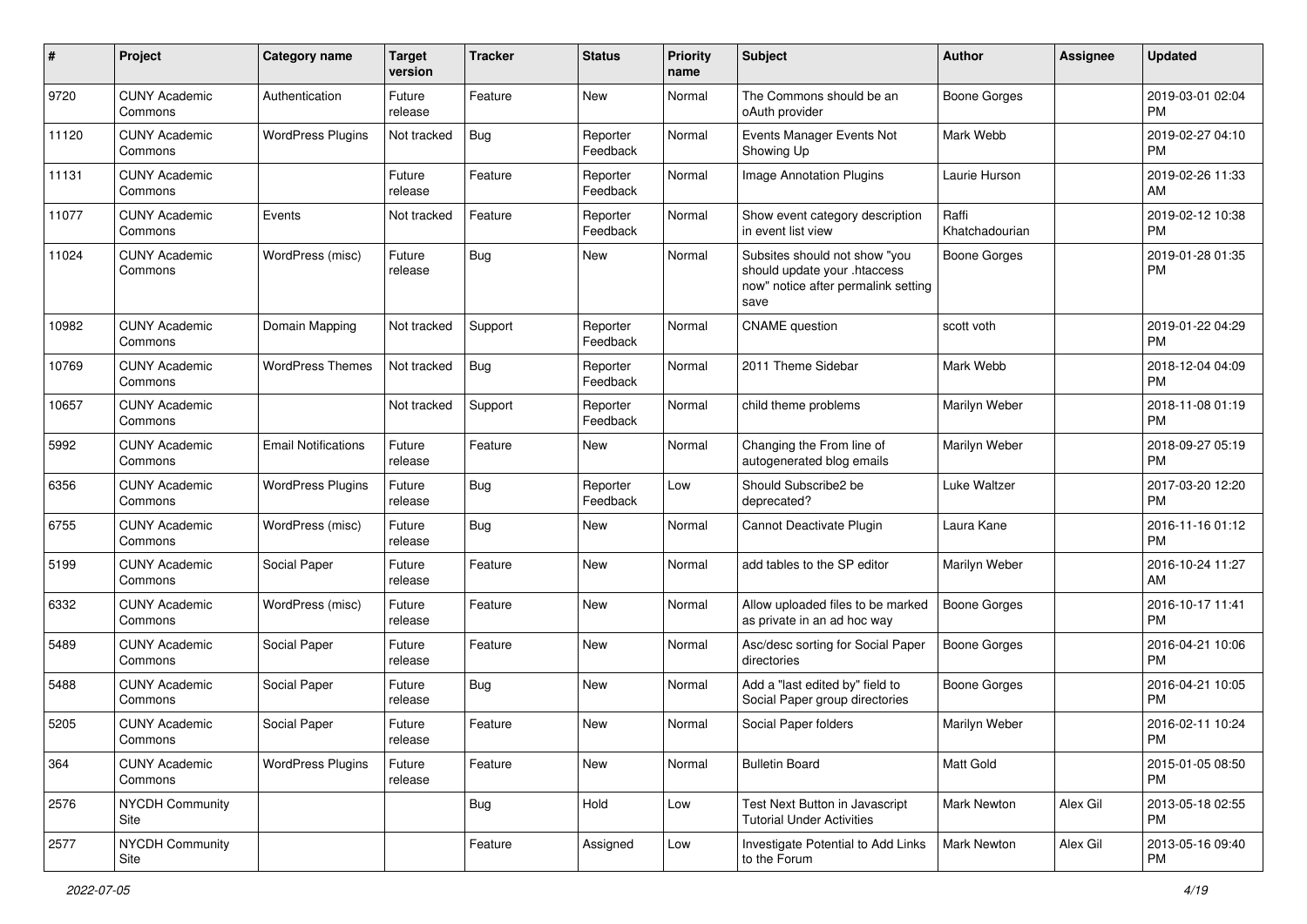| #     | Project                         | <b>Category name</b>       | <b>Target</b><br>version | <b>Tracker</b> | <b>Status</b>        | <b>Priority</b><br>name | <b>Subject</b>                                                        | <b>Author</b>           | Assignee          | <b>Updated</b>                |
|-------|---------------------------------|----------------------------|--------------------------|----------------|----------------------|-------------------------|-----------------------------------------------------------------------|-------------------------|-------------------|-------------------------------|
| 11968 | JustPublics@365<br>MediaCamp    |                            |                          | Feature        | New                  | Normal                  | Nanoscience Retractable Display<br>Unit                               | Donald Cherry           | Bonnie<br>Eissner | 2021-02-19 08:50<br>AM        |
| 16199 | <b>CUNY Academic</b><br>Commons | <b>Directories</b>         | 2.0.3                    | Bug            | New                  | Normal                  | Removed "Semester" Filter from<br><b>Courses Directory</b>            | Laurie Hurson           | Boone<br>Gorges   | 2022-06-29 11:32<br>AM        |
| 12121 | <b>CUNY Academic</b><br>Commons | <b>WordPress Plugins</b>   | 2.0.3                    | Feature        | Reporter<br>Feedback | Normal                  | Embedding H5P Iframes on<br>Commons Site                              | Laurie Hurson           | Boone<br>Gorges   | 2022-06-29 11:32<br>AM        |
| 16307 | <b>CUNY Academic</b><br>Commons |                            |                          | Bug            | <b>New</b>           | Normal                  | Add brief messaging to<br>accept/decline group membership<br>requests | Matt Gold               | Boone<br>Gorges   | 2022-06-27 06:13<br><b>PM</b> |
| 15604 | <b>CUNY Academic</b><br>Commons | <b>Email Notifications</b> | Future<br>release        | Feature        | Assigned             | Normal                  | Restructure Commons Group<br><b>Digest Email Messages</b>             | <b>Matt Gold</b>        | Boone<br>Gorges   | 2022-05-26 10:45<br><b>AM</b> |
| 15883 | <b>CUNY Academic</b><br>Commons |                            | 2.1.0                    | Feature        | New                  | Normal                  | Release BPGES update                                                  | Boone Gorges            | Boone<br>Gorges   | 2022-05-26 10:39<br>AM        |
| 15210 | <b>CUNY Academic</b><br>Commons | Analytics                  | Not tracked              | Design/UX      | New                  | Normal                  | Google Analytics improvements                                         | Colin McDonald          | Boone<br>Gorges   | 2022-05-24 10:47<br>AM        |
| 16092 | <b>CUNY Academic</b><br>Commons |                            | Future<br>release        | Feature        | Hold                 | Normal                  | Don't show main site in Site<br>search results                        | Boone Gorges            | Boone<br>Gorges   | 2022-05-17 03:12<br><b>PM</b> |
| 8835  | <b>CUNY Academic</b><br>Commons | <b>Blogs (BuddyPress)</b>  | Future<br>release        | Feature        | New                  | Normal                  | Extend cuny is shortlinks to sites                                    | Luke Waltzer            | Boone<br>Gorges   | 2022-04-26 11:59<br>AM.       |
| 8900  | <b>CUNY Academic</b><br>Commons | Accessibility              | Future<br>release        | Feature        | Assigned             | Normal                  | Look into tools to enforce<br>accessibility in WP environment         | Matt Gold               | Boone<br>Gorges   | 2022-04-26 11:59<br>AM        |
| 8901  | <b>CUNY Academic</b><br>Commons | Accessibility              | Future<br>release        | Feature        | Assigned             | Normal                  | Theme analysis for accessibility                                      | Matt Gold               | Boone<br>Gorges   | 2022-04-26 11:59<br>AM        |
| 15767 | <b>CUNY Academic</b><br>Commons | WordPress (misc)           |                          | Support        | New                  | Normal                  | Site loading slowly                                                   | scott voth              | Boone<br>Gorges   | 2022-04-04 08:56<br><b>PM</b> |
| 15242 | <b>CUNY Academic</b><br>Commons | Performance                | Not tracked              | <b>Bug</b>     | Reporter<br>Feedback | Normal                  | Slugist site                                                          | Raffi<br>Khatchadourian | Boone<br>Gorges   | 2022-02-07 11:14<br>AM        |
| 14504 | <b>CUNY Academic</b><br>Commons |                            | Not tracked              | Publicity      | Reporter<br>Feedback | Normal                  | Adding showcases to home page<br>menu                                 | Laurie Hurson           | Boone<br>Gorges   | 2022-01-19 03:26<br><b>PM</b> |
| 14184 | <b>CUNY Academic</b><br>Commons | <b>Public Portfolio</b>    | Future<br>release        | Feature        | <b>New</b>           | Normal                  | Centralized mechanism for storing<br>Campus affiliations              | <b>Boone Gorges</b>     | Boone<br>Gorges   | 2022-01-04 11:35<br>AM        |
| 14908 | <b>CUNY Academic</b><br>Commons | Performance                |                          | <b>Bug</b>     | <b>New</b>           | Normal                  | Stale object cache on cdev                                            | Raymond Hoh             | Boone<br>Gorges   | 2021-12-07 09:45<br>AM        |
| 14987 | <b>CUNY Academic</b><br>Commons | <b>WordPress Plugins</b>   | Future<br>release        | Bug            | <b>New</b>           | Normal                  | Elementor update causes<br>database freeze-up                         | Boone Gorges            | Boone<br>Gorges   | 2021-11-29 12:02<br><b>PM</b> |
| 10226 | <b>CUNY Academic</b><br>Commons | Courses                    | Future<br>release        | Feature        | New                  | Normal                  | Add "My Courses" to drop down<br>list                                 | scott voth              | Boone<br>Gorges   | 2021-11-19 12:42<br><b>PM</b> |
| 13835 | <b>CUNY Academic</b><br>Commons | WordPress (misc)           | Future<br>release        | Feature        | <b>New</b>           | Normal                  | Allow OneSearch widget to have<br>'CUNY' as campus                    | Boone Gorges            | Boone<br>Gorges   | 2021-11-19 12:39<br><b>PM</b> |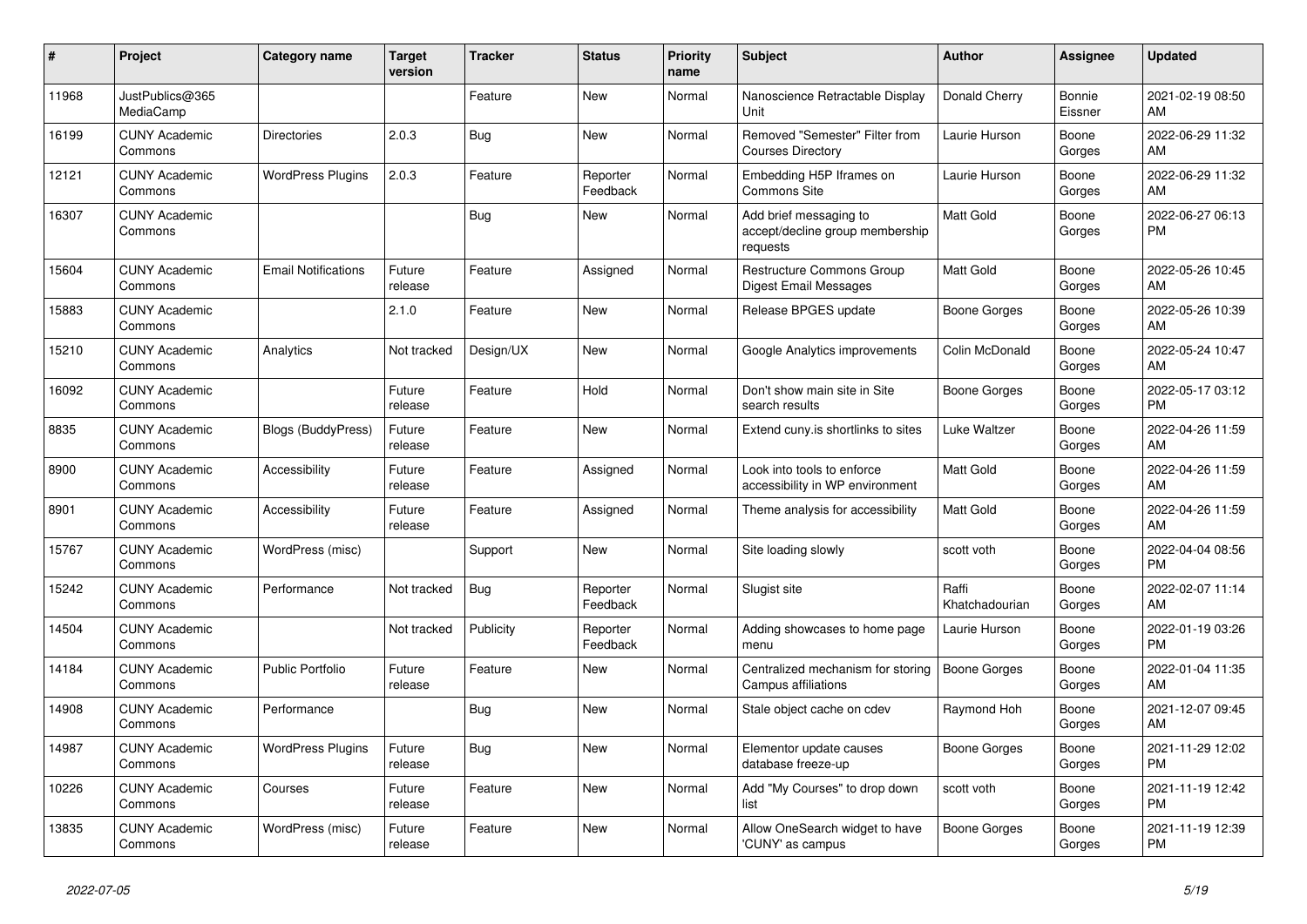| #     | Project                         | <b>Category name</b>       | <b>Target</b><br>version | <b>Tracker</b> | <b>Status</b>        | <b>Priority</b><br>name | <b>Subject</b>                                                                             | <b>Author</b>       | <b>Assignee</b> | <b>Updated</b>                |
|-------|---------------------------------|----------------------------|--------------------------|----------------|----------------------|-------------------------|--------------------------------------------------------------------------------------------|---------------------|-----------------|-------------------------------|
| 14309 | <b>CUNY Academic</b><br>Commons | Group Library              | Future<br>release        | Feature        | New                  | Normal                  | Better handling of<br>bp_group_document file download<br>attempts when file is not present | <b>Boone Gorges</b> | Boone<br>Gorges | 2021-11-19 12:28<br>PM.       |
| 12042 | <b>CUNY Academic</b><br>Commons | <b>Email Notifications</b> | Future<br>release        | Feature        | <b>New</b>           | Normal                  | Improved error logging for BPGES<br>send queue                                             | <b>Boone Gorges</b> | Boone<br>Gorges | 2021-11-19 12:25<br>PM        |
| 13949 | <b>CUNY Academic</b><br>Commons |                            | Not tracked              | Bug            | New                  | Normal                  | Continued debugging of runaway<br>MySQL connections                                        | <b>Matt Gold</b>    | Boone<br>Gorges | 2021-09-14 10:42<br>AM        |
| 14483 | <b>CUNY Academic</b><br>Commons | WordPress - Media          | Not tracked              | Bug            | Reporter<br>Feedback | Normal                  | Wordpress PDF Embed Stopped<br>Working after JITP Media Clone                              | Patrick DeDauw      | Boone<br>Gorges | 2021-05-20 01:51<br>PM        |
| 14113 | <b>CUNY Academic</b><br>Commons | WordPress (misc)           | Future<br>release        | Bug            | Hold                 | Normal                  | Block Editor Not Working on this<br>page - Json error                                      | scott voth          | Boone<br>Gorges | 2021-03-05 11:01<br>AM        |
| 13466 | <b>CUNY Academic</b><br>Commons | Cavalcade                  | Future<br>release        | Feature        | New                  | Normal                  | Automated cleanup for duplicate<br>Cavalcade tasks                                         | Boone Gorges        | Boone<br>Gorges | 2020-10-13 05:24<br><b>PM</b> |
| 13370 | <b>CUNY Academic</b><br>Commons | Group Library              | Future<br>release        | Feature        | New                  | Normal                  | Library bulk deletion and folder<br>editing                                                | Colin McDonald      | Boone<br>Gorges | 2020-10-13 10:41<br>AM        |
| 3002  | <b>CUNY Academic</b><br>Commons | Search                     | Future<br>release        | Feature        | Assigned             | Normal                  | Overhaul CAC search by using<br>external search appliance                                  | <b>Boone Gorges</b> | Boone<br>Gorges | 2020-07-15 03:05<br><b>PM</b> |
| 12911 | <b>CUNY Academic</b><br>Commons |                            | Not tracked              | Feature        | <b>New</b>           | Normal                  | Block access to xmlrpc.php based<br>on User-Agent                                          | <b>Boone Gorges</b> | Boone<br>Gorges | 2020-06-09 05:12<br>PM.       |
| 12438 | <b>CUNY Academic</b><br>Commons | Courses                    | Not tracked              | <b>Bug</b>     | <b>New</b>           | Normal                  | Site appearing twice                                                                       | Laurie Hurson       | Boone<br>Gorges | 2020-02-18 01:34<br><b>PM</b> |
| 12091 | <b>CUNY Academic</b><br>Commons | <b>Group Files</b>         | Future<br>release        | Feature        | New                  | Normal                  | Improved pre-upload file validation<br>for bp-group-documents                              | <b>Boone Gorges</b> | Boone<br>Gorges | 2019-11-14 01:21<br><b>PM</b> |
| 11945 | <b>CUNY Academic</b><br>Commons | Reckoning                  | Future<br>release        | Feature        | Reporter<br>Feedback | Normal                  | Add Comments bubble to<br>Reckoning views                                                  | <b>Boone Gorges</b> | Boone<br>Gorges | 2019-11-12 05:14<br><b>PM</b> |
| 8836  | <b>CUNY Academic</b><br>Commons | Blogs (BuddyPress)         | Future<br>release        | Feature        | Assigned             | Normal                  | Redesign site launch process                                                               | <b>Matt Gold</b>    | Boone<br>Gorges | 2019-10-03 02:49<br><b>PM</b> |
| 10678 | <b>CUNY Academic</b><br>Commons |                            | Not tracked              | Bug            | Reporter<br>Feedback | High                    | Newsletter Plugin Not Sending<br>Out Newsletters                                           | Mark Webb           | Boone<br>Gorges | 2019-09-16 09:38<br><b>PM</b> |
| 11531 | <b>CUNY Academic</b><br>Commons | Events                     | Future<br>release        | Feature        | New                  | Normal                  | Main Events calendar should<br>include non-public events that<br>user has access to        | scott voth          | Boone<br>Gorges | 2019-06-11 10:00<br>AM        |
| 11496 | <b>CUNY Academic</b><br>Commons | <b>Public Portfolio</b>    | 1.15.2                   | Support        | <b>New</b>           | Normal                  | Replace Twitter Icon on Member<br>Portfolio page                                           | scott voth          | Boone<br>Gorges | 2019-06-06 01:03<br>PM        |
| 11386 | <b>CUNY Academic</b><br>Commons | WordPress - Media          | Not tracked              | Support        | Reporter<br>Feedback | Normal                  | disappearing images                                                                        | scott voth          | Boone<br>Gorges | 2019-05-14 10:32<br>AM        |
| 11449 | <b>CUNY Academic</b><br>Commons | WordPress - Media          | Not tracked              | Support        | Reporter<br>Feedback | Normal                  | Cloning Media Library for JITP<br>from Staging to Production Site                          | Patrick DeDauw      | Boone<br>Gorges | 2019-05-13 12:00<br><b>PM</b> |
| 10794 | <b>CUNY Academic</b><br>Commons | Performance                | Not tracked              | <b>Bug</b>     | New                  | Normal                  | Memcached connection<br>occasionally breaks                                                | Boone Gorges        | Boone<br>Gorges | 2018-12-06 03:30<br><b>PM</b> |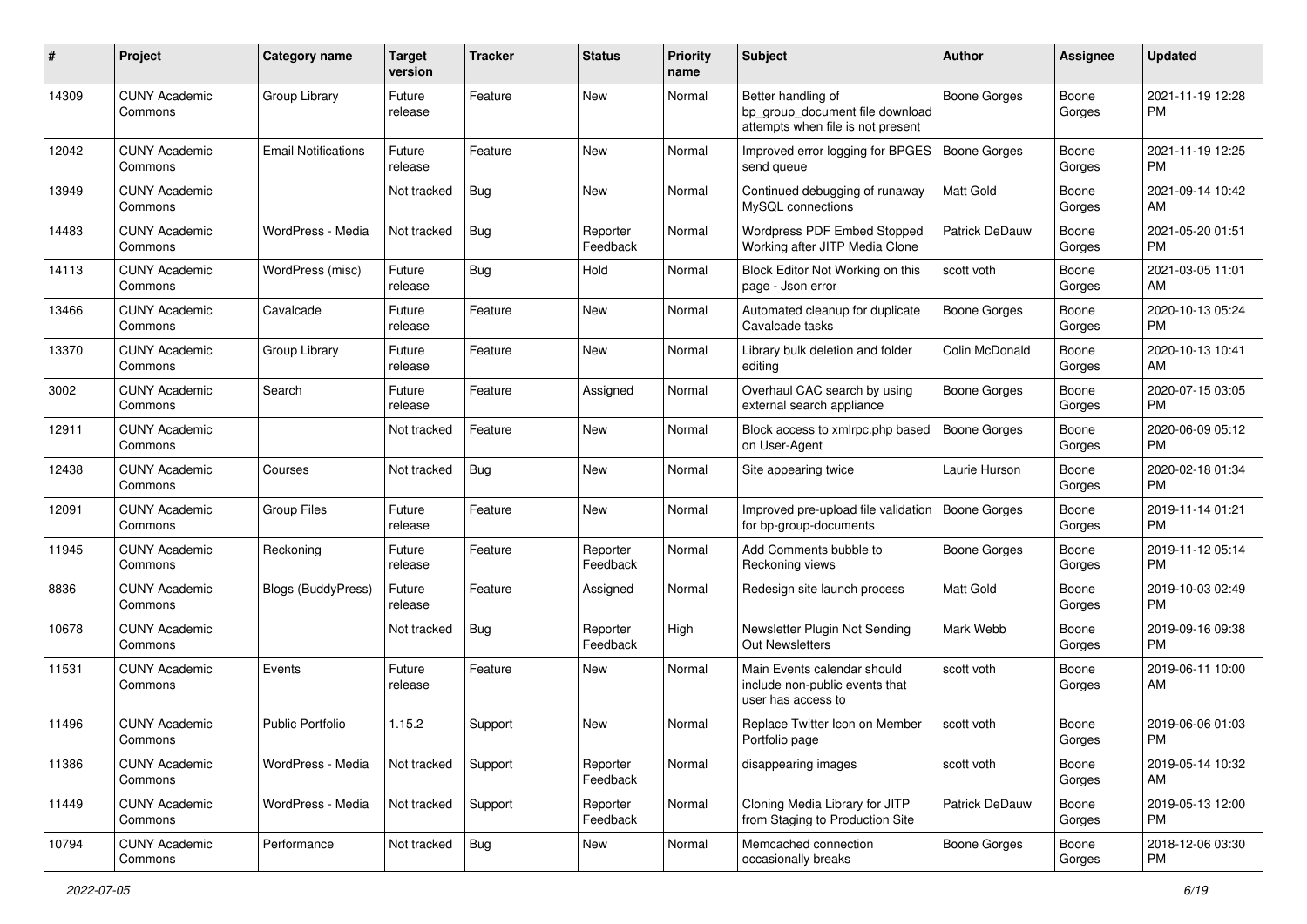| #     | Project                         | <b>Category name</b>       | <b>Target</b><br>version | <b>Tracker</b> | <b>Status</b>        | <b>Priority</b><br>name | <b>Subject</b>                                                                                  | <b>Author</b>       | Assignee        | <b>Updated</b>                |
|-------|---------------------------------|----------------------------|--------------------------|----------------|----------------------|-------------------------|-------------------------------------------------------------------------------------------------|---------------------|-----------------|-------------------------------|
| 9926  | <b>CUNY Academic</b><br>Commons | <b>WordPress Plugins</b>   | Future<br>release        | Bug            | New                  | Normal                  | twitter-mentions-as-comments<br>cron jobs can run long                                          | Boone Gorges        | Boone<br>Gorges | 2018-10-24 12:34<br>PM.       |
| 9289  | <b>CUNY Academic</b><br>Commons | <b>WordPress Plugins</b>   | Future<br>release        | Bug            | Reporter<br>Feedback | Normal                  | <b>Email Users Plugin</b>                                                                       | Laurie Hurson       | Boone<br>Gorges | 2018-10-24 12:34<br><b>PM</b> |
| 10368 | <b>CUNY Academic</b><br>Commons |                            | Future<br>release        | Feature        | Assigned             | Normal                  | Use ORCID data to populate<br>academic profile page                                             | Stephen Francoeu    | Boone<br>Gorges | 2018-09-25 01:53<br><b>PM</b> |
| 9947  | <b>CUNY Academic</b><br>Commons | <b>WordPress Plugins</b>   | Future<br>release        | Feature        | Reporter<br>Feedback | Normal                  | Install H5P quiz plugin                                                                         | Matt Gold           | Boone<br>Gorges | 2018-09-11 11:01<br>AM        |
| 9979  | <b>CUNY Academic</b><br>Commons | <b>Email Notifications</b> | Not tracked              | Bug            | Reporter<br>Feedback | Normal                  | Reports of slow email activation<br>emails                                                      | <b>Matt Gold</b>    | Boone<br>Gorges | 2018-08-29 09:40<br><b>PM</b> |
| 10040 | <b>CUNY Academic</b><br>Commons | WordPress (misc)           | Not tracked              | Bug            | Reporter<br>Feedback | Normal                  | User doesn't see full list of themes                                                            | Matt Gold           | Boone<br>Gorges | 2018-07-25 10:12<br>AM        |
| 9941  | <b>CUNY Academic</b><br>Commons | Wiki                       | Not tracked              | Support        | Assigned             | Normal                  | Wiki functionality                                                                              | <b>Matt Gold</b>    | Boone<br>Gorges | 2018-06-26 10:57<br>AM        |
| 9515  | <b>CUNY Academic</b><br>Commons | <b>WordPress Plugins</b>   | Not tracked              | Bug            | Reporter<br>Feedback | Normal                  | Text to Speech plugin - "More<br>Slowly" checkbox not working                                   | scott voth          | Boone<br>Gorges | 2018-06-13 02:26<br>PM        |
| 9895  | <b>CUNY Academic</b><br>Commons | Onboarding                 | Future<br>release        | Feature        | Assigned             | Normal                  | Add "Accept Invitation"<br>link/button/function to Group<br>and/or Site invitation emails?      | Luke Waltzer        | Boone<br>Gorges | 2018-06-07 12:42<br><b>PM</b> |
| 3768  | <b>CUNY Academic</b><br>Commons | <b>Public Portfolio</b>    | Future<br>release        | Feature        | Assigned             | Normal                  | Institutions/Past positions on<br>public portfolios                                             | <b>Matt Gold</b>    | Boone<br>Gorges | 2018-04-23 10:44<br>AM        |
| 7981  | <b>CUNY Academic</b><br>Commons | Social Paper               | Future<br>release        | Bug            | New                  | Normal                  | Social Paper comments should<br>not go to spam                                                  | Luke Waltzer        | Boone<br>Gorges | 2018-04-16 03:52<br><b>PM</b> |
| 7663  | <b>CUNY Academic</b><br>Commons | Social Paper               | Future<br>release        | Bug            | New                  | Normal                  | Social Paper notifications not<br>formatted correctly on secondary<br>sites                     | Boone Gorges        | Boone<br>Gorges | 2018-04-16 03:52<br><b>PM</b> |
| 9207  | <b>CUNY Academic</b><br>Commons |                            | Future<br>release        | Support        | Reporter<br>Feedback | Normal                  | display dashboards made in<br>Tableau?                                                          | Marilyn Weber       | Boone<br>Gorges | 2018-04-10 10:42<br>AM        |
| 7022  | <b>CUNY Academic</b><br>Commons | Announcements              | Future<br>release        | Bug            | New                  | Normal                  | Sitewide announcements should<br>be displayed on, and dismissable<br>from, mapped domains       | Boone Gorges        | Boone<br>Gorges | 2018-03-22 10:18<br>AM        |
| 9211  | <b>CUNY Academic</b><br>Commons | <b>WordPress Plugins</b>   | Future<br>release        | Support        | Reporter<br>Feedback | Normal                  | Auto-Role Setting in Forum Plugin<br><b>Causing Some Confusion</b>                              | Luke Waltzer        | Boone<br>Gorges | 2018-03-13 11:44<br>AM        |
| 3580  | <b>CUNY Academic</b><br>Commons | <b>Group Blogs</b>         | Future<br>release        | Feature        | New                  | Normal                  | Multiple blogs per group                                                                        | <b>Boone Gorges</b> | Boone<br>Gorges | 2018-02-20 02:02<br><b>PM</b> |
| 3615  | <b>CUNY Academic</b><br>Commons | Redmine                    | Not tracked              | Feature        | New                  | Low                     | Create Redmine issues via email                                                                 | Dominic Giglio      | Boone<br>Gorges | 2017-11-16 11:36<br>AM        |
| 8675  | <b>CUNY Academic</b><br>Commons | User Onboarding            | Future<br>release        | Bug            | Reporter<br>Feedback | Low                     | Add new User search screen calls<br>for the input of email address but<br>doesn't work with one | Paul Hebert         | Boone<br>Gorges | 2017-10-11 11:17<br>AM        |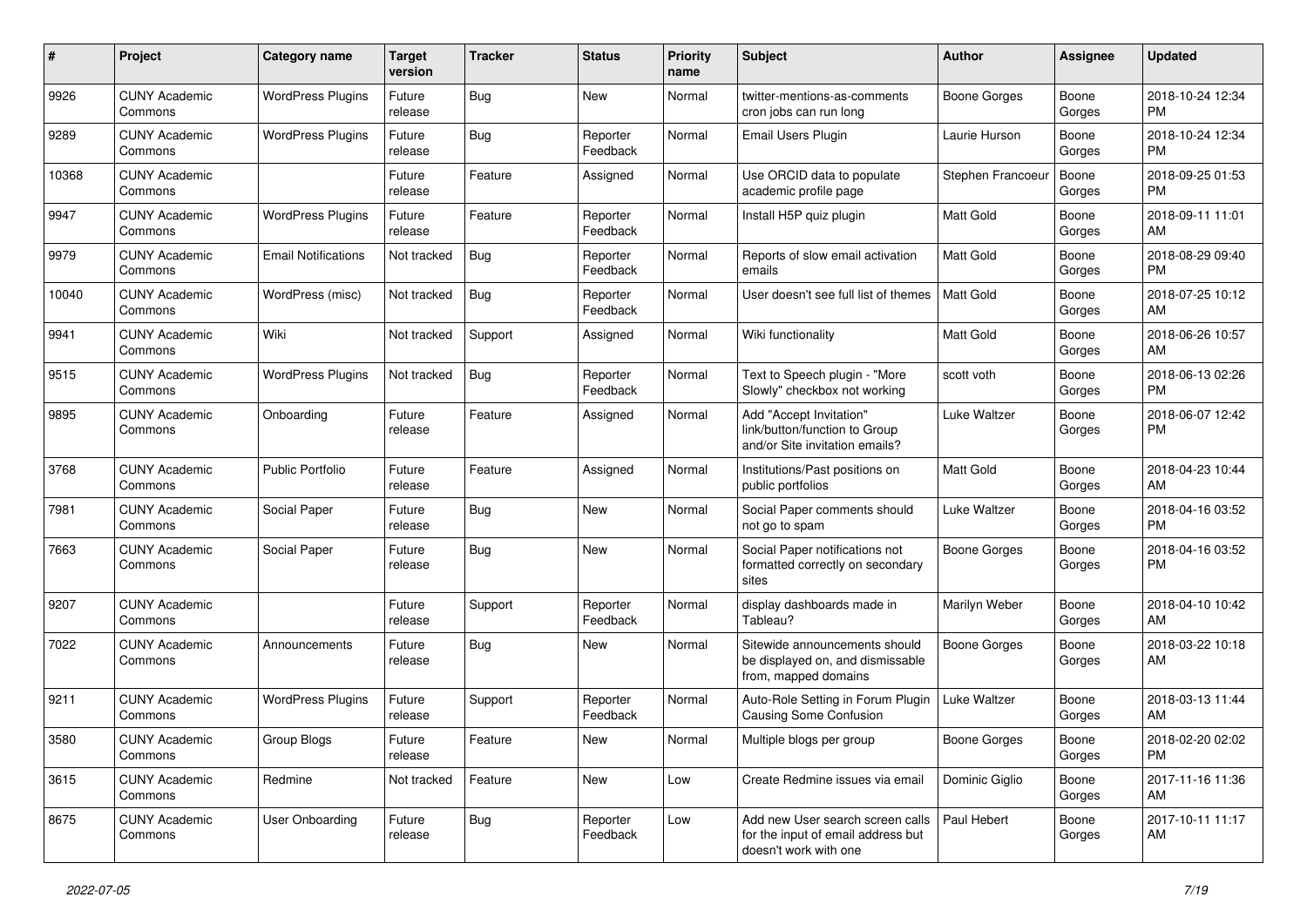| #    | Project                         | <b>Category name</b>           | <b>Target</b><br>version | <b>Tracker</b> | <b>Status</b>        | <b>Priority</b><br>name | <b>Subject</b>                                                                    | Author                  | Assignee        | <b>Updated</b>                |
|------|---------------------------------|--------------------------------|--------------------------|----------------|----------------------|-------------------------|-----------------------------------------------------------------------------------|-------------------------|-----------------|-------------------------------|
| 8756 | <b>CUNY Academic</b><br>Commons | Group Blogs                    | Future<br>release        | Feature        | Hold                 | Normal                  | Connect multiple blogs to one<br>group?                                           | <b>Matt Gold</b>        | Boone<br>Gorges | 2017-09-30 10:42<br>AM        |
| 4481 | <b>CUNY Academic</b><br>Commons | Events                         | Future<br>release        | Feature        | New                  | Normal                  | Group admins/mods should have<br>the ability to unlink an event from<br>the group | <b>Boone Gorges</b>     | Boone<br>Gorges | 2017-04-24 03:53<br><b>PM</b> |
| 4980 | <b>CUNY Academic</b><br>Commons | Home Page                      | Future<br>release        | Feature        | Assigned             | Normal                  | CAC Featured Content -- Adding<br>Randomization                                   | <b>Matt Gold</b>        | Boone<br>Gorges | 2016-12-12 03:01<br><b>PM</b> |
| 5234 | <b>CUNY Academic</b><br>Commons | Membership                     | Future<br>release        | Feature        | Assigned             | Normal                  | Write Unconfirmed patch for WP                                                    | Boone Gorges            | Boone<br>Gorges | 2016-10-24 11:18<br>AM        |
| 6389 | <b>CUNY Academic</b><br>Commons | <b>BuddyPress Docs</b>         | Future<br>release        | Feature        | New                  | Low                     | Make Discussion Area Visible<br>When Editing a Doc                                | Luke Waltzer            | Boone<br>Gorges | 2016-10-21 04:16<br><b>PM</b> |
| 1417 | <b>CUNY Academic</b><br>Commons | <b>BuddyPress Docs</b>         | Future<br>release        | Feature        | Assigned             | Low                     | Bulk actions for BuddyPress Docs                                                  | Boone Gorges            | Boone<br>Gorges | 2016-10-17 10:41<br><b>PM</b> |
| 5182 | <b>CUNY Academic</b><br>Commons | Social Paper                   | Future<br>release        | Design/UX      | New                  | Normal                  | "Publishing" a private paper on<br>social paper?                                  | Raffi<br>Khatchadourian | Boone<br>Gorges | 2016-10-13 04:12<br><b>PM</b> |
| 4903 | <b>CUNY Academic</b><br>Commons | Events                         | Future<br>release        | Design/UX      | Assigned             | Normal                  | Improving visual appearance of<br>event calendars                                 | <b>Matt Gold</b>        | Boone<br>Gorges | 2016-10-13 11:51<br>AM        |
| 5696 | <b>CUNY Academic</b><br>Commons | Events                         | Future<br>release        | Feature        | Assigned             | Normal                  | Events Calendar - display options<br>calendar aggregation                         | Matt Gold               | Boone<br>Gorges | 2016-10-13 11:44<br>AM        |
| 6014 | <b>CUNY Academic</b><br>Commons | Publicity                      | Future<br>release        | Publicity      | Reporter<br>Feedback | Normal                  | Google search listing                                                             | <b>Matt Gold</b>        | Boone<br>Gorges | 2016-09-21 03:48<br><b>PM</b> |
| 5052 | <b>CUNY Academic</b><br>Commons | Social Paper                   | Future<br>release        | Feature        | New                  | Low                     | Sentence by sentence or line by<br>line comments (SP suggestion #3)               | Marilyn Weber           | Boone<br>Gorges | 2016-02-11 10:24<br><b>PM</b> |
| 3230 | <b>CUNY Academic</b><br>Commons | Internal Tools and<br>Workflow | Not tracked              | Feature        | Assigned             | High                    | Scripts for quicker<br>provisioning/updating of<br>development environments       | Boone Gorges            | Boone<br>Gorges | 2016-01-26 04:54<br><b>PM</b> |
| 1167 | <b>CUNY Academic</b><br>Commons | <b>Email Invitations</b>       | Future<br>release        | Feature        | New                  | Low                     | Allow email invitations to be resent                                              | <b>Boone Gorges</b>     | Boone<br>Gorges | 2015-11-12 12:53<br>AM        |
| 554  | <b>CUNY Academic</b><br>Commons | BuddyPress (misc)              | Future<br>release        | Feature        | Assigned             | Normal                  | Add Trackback notifications to<br>site-wide activity feed                         | Matt Gold               | Boone<br>Gorges | 2015-11-09 06:19<br><b>PM</b> |
| 287  | <b>CUNY Academic</b><br>Commons | WordPress (misc)               | Future<br>release        | Feature        | Assigned             | Normal                  | Create troubleshooting tool for<br>account sign-up                                | Matt Gold               | Boone<br>Gorges | 2015-11-09 06:17<br><b>PM</b> |
| 2523 | <b>CUNY Academic</b><br>Commons | <b>BuddyPress Docs</b>         | Future<br>release        | Feature        | Assigned             | Normal                  | Allow Users to Upload Images to<br>BP Docs                                        | <b>Matt Gold</b>        | Boone<br>Gorges | 2015-11-09 06:14<br>PM        |
| 1744 | <b>CUNY Academic</b><br>Commons | <b>BuddyPress Docs</b>         | Future<br>release        | Feature        | Assigned             | Normal                  | Spreadsheet-style Docs                                                            | Boone Gorges            | Boone<br>Gorges | 2015-11-09 06:13<br><b>PM</b> |
| 1460 | <b>CUNY Academic</b><br>Commons | Analytics                      | Future<br>release        | Feature        | Assigned             | Normal                  | Update System Report                                                              | <b>Brian Foote</b>      | Boone<br>Gorges | 2015-11-09 06:13<br><b>PM</b> |
| 2610 | <b>CUNY Academic</b><br>Commons | Group Invitations              | Future<br>release        | Feature        | Assigned             | Low                     | Request: Custom invitation<br>message to group invites                            | local admin             | Boone<br>Gorges | 2015-11-09 06:13<br>PM        |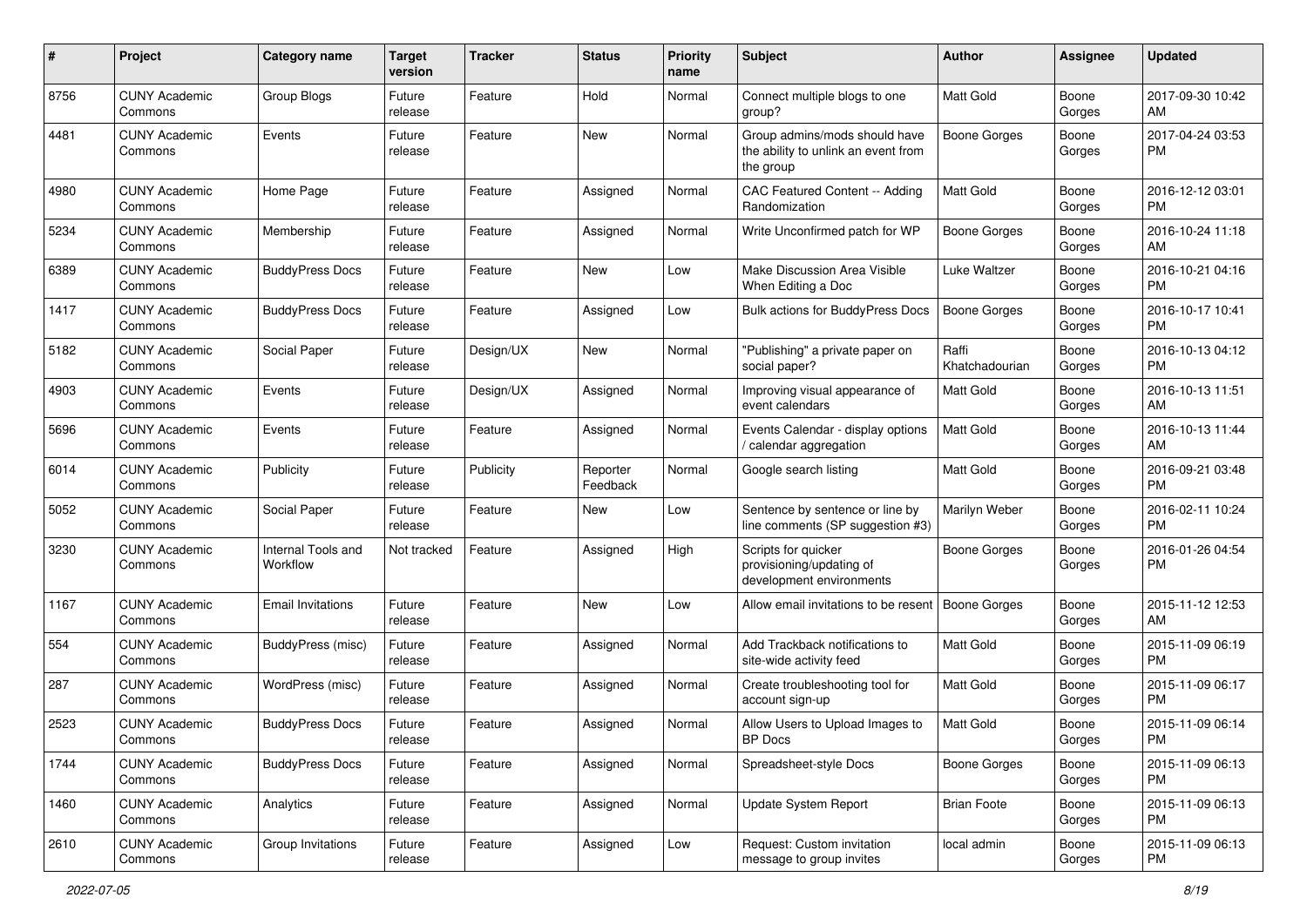| #    | Project                         | <b>Category name</b>     | <b>Target</b><br>version | Tracker   | <b>Status</b> | Priority<br>name | <b>Subject</b>                                                                 | Author              | Assignee        | <b>Updated</b>                |
|------|---------------------------------|--------------------------|--------------------------|-----------|---------------|------------------|--------------------------------------------------------------------------------|---------------------|-----------------|-------------------------------|
| 2325 | <b>CUNY Academic</b><br>Commons | BuddyPress (misc)        | Future<br>release        | Feature   | Assigned      | Low              | Profile should have separate fields<br>for first/last names                    | local admin         | Boone<br>Gorges | 2015-11-09 06:09<br>PM        |
| 2013 | <b>CUNY Academic</b><br>Commons | <b>Public Portfolio</b>  | Future<br>release        | Feature   | Assigned      | Low              | Have Profile Privacy Options show<br>up only for filled-in fields              | Matt Gold           | Boone<br>Gorges | 2015-11-09 06:09<br><b>PM</b> |
| 1165 | <b>CUNY Academic</b><br>Commons | <b>Email Invitations</b> | Future<br>release        | Feature   | Assigned      | Low              | Allow saved lists of invitees under<br>Send Invites                            | <b>Boone Gorges</b> | Boone<br>Gorges | 2015-11-09 06:03<br><b>PM</b> |
| 1166 | <b>CUNY Academic</b><br>Commons | <b>Email Invitations</b> | Future<br>release        | Feature   | New           | Low              | Better organizational tools for Sent<br>Invites                                | Boone Gorges        | Boone<br>Gorges | 2015-11-09 06:02<br><b>PM</b> |
| 519  | <b>CUNY Academic</b><br>Commons | <b>BuddyPress Docs</b>   | Future<br>release        | Feature   | Assigned      | Low              | TOC for individual docs - for new<br>BP "wiki-like" plugin                     | scott voth          | Boone<br>Gorges | 2015-11-09 05:54<br><b>PM</b> |
| 1422 | <b>CUNY Academic</b><br>Commons | <b>BuddyPress Docs</b>   | Future<br>release        | Feature   | Assigned      | Normal           | Make "created Doc" activity icons<br>non-mini                                  | <b>Boone Gorges</b> | Boone<br>Gorges | 2015-11-09 05:48<br><b>PM</b> |
| 618  | <b>CUNY Academic</b><br>Commons | <b>BuddyPress Docs</b>   | Future<br>release        | Feature   | Assigned      | Normal           | <b>BuddyPress Docs: export formats</b>                                         | <b>Boone Gorges</b> | Boone<br>Gorges | 2015-11-09 05:38<br><b>PM</b> |
| 4592 | <b>CUNY Academic</b><br>Commons | Events                   | Future<br>release        | Design/UX | New           | Normal           | Event Creation - Venue Dropdown<br>Slow                                        | Samantha Raddatz    | Boone<br>Gorges | 2015-09-14 04:56<br>PM        |
| 4238 | <b>CUNY Academic</b><br>Commons | Events                   | Future<br>release        | Feature   | Assigned      | Normal           | Copy Events to Other Groups?                                                   | Matt Gold           | Boone<br>Gorges | 2015-07-02 10:08<br>AM        |
| 4053 | CUNY Academic<br>Commons        | Events                   | Future<br>release        | Feature   | Assigned      | Normal           | Create new tab for past events                                                 | <b>Matt Gold</b>    | Boone<br>Gorges | 2015-05-12 02:10<br><b>PM</b> |
| 3308 | <b>CUNY Academic</b><br>Commons | Group Invitations        | Future<br>release        | Feature   | Assigned      | Normal           | Allow members to rescind group<br>invitations                                  | <b>Matt Gold</b>    | Boone<br>Gorges | 2015-04-01 08:53<br><b>PM</b> |
| 3759 | <b>CUNY Academic</b><br>Commons | WordPress (misc)         | Future<br>release        | Feature   | Assigned      | Normal           | Review Interface for Adding Users<br>to Blogs                                  | Matt Gold           | Boone<br>Gorges | 2015-03-24 05:52<br><b>PM</b> |
| 3042 | <b>CUNY Academic</b><br>Commons | <b>Public Portfolio</b>  | Future<br>release        | Feature   | Assigned      | Normal           | Browsing member interests                                                      | <b>Matt Gold</b>    | Boone<br>Gorges | 2015-03-21 09:04<br><b>PM</b> |
| 2753 | <b>CUNY Academic</b><br>Commons | <b>Public Portfolio</b>  | Future<br>release        | Feature   | New           | Normal           | Create actual actual tagification in<br>academic interests and other<br>fields | Micki Kaufman       | Boone<br>Gorges | 2015-01-05 08:52<br><b>PM</b> |
| 1562 | <b>CUNY Academic</b><br>Commons | <b>WordPress Plugins</b> | Future<br>release        | Feature   | Assigned      | Low              | Play with NYT Collaborative<br><b>Authoring Tool</b>                           | <b>Matt Gold</b>    | Boone<br>Gorges | 2015-01-05 08:47<br><b>PM</b> |
| 658  | <b>CUNY Academic</b><br>Commons | <b>WordPress Plugins</b> | Future<br>release        | Feature   | Assigned      | Normal           | Rebulid Sitewide Tag Suggestion                                                | <b>Matt Gold</b>    | Boone<br>Gorges | 2015-01-05 08:47<br><b>PM</b> |
| 3475 | <b>CUNY Academic</b><br>Commons | Events                   | Future<br>release        | Feature   | Assigned      | Normal           | Request to add plugin to<br>streamline room<br>booking/appointment booking     | Naomi Barrettara    | Boone<br>Gorges | 2014-12-01 05:14<br><b>PM</b> |
| 3193 | <b>CUNY Academic</b><br>Commons | Group Forums             | Future<br>release        | Feature   | Assigned      | Normal           | bbPress 2.x dynamic roles and<br>RBE                                           | Boone Gorges        | Boone<br>Gorges | 2014-09-30 01:30<br><b>PM</b> |
| 2223 | <b>CUNY Academic</b><br>Commons | <b>WordPress Plugins</b> | Future<br>release        | Feature   | Assigned      | Low              | Add Participad to the CUNY<br>Academic Commons                                 | Matt Gold           | Boone<br>Gorges | 2014-09-17 10:03<br>PM        |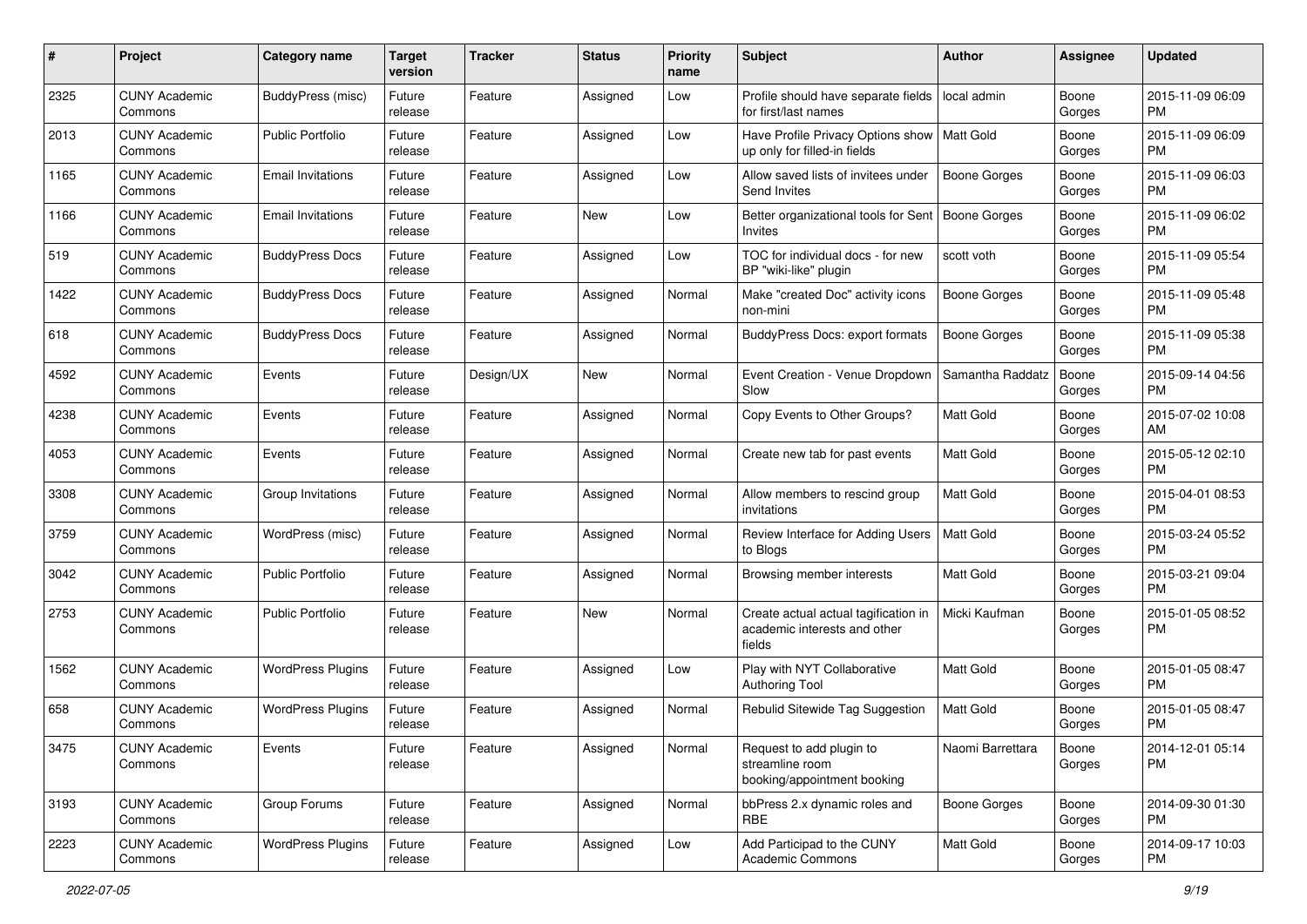| #     | Project                         | <b>Category name</b>    | <b>Target</b><br>version | <b>Tracker</b> | <b>Status</b>        | <b>Priority</b><br>name | Subject                                                               | Author              | <b>Assignee</b> | <b>Updated</b>                |
|-------|---------------------------------|-------------------------|--------------------------|----------------|----------------------|-------------------------|-----------------------------------------------------------------------|---------------------|-----------------|-------------------------------|
| 3419  | <b>CUNY Academic</b><br>Commons | Group Invitations       | 1.6.14                   | <b>Bug</b>     | Testing<br>Required  | Normal                  | Neatening the display of<br>messages on group requests                | Matt Gold           | Boone<br>Gorges | 2014-09-01 09:29<br><b>PM</b> |
| 3220  | <b>CUNY Academic</b><br>Commons | <b>Public Portfolio</b> | Future<br>release        | Feature        | Assigned             | Normal                  | Add indent/outdent option to<br>Formatting Buttons on Profile<br>Page | Matt Gold           | Boone<br>Gorges | 2014-05-21 10:39<br><b>PM</b> |
| 1888  | <b>CUNY Academic</b><br>Commons | Home Page               | Future<br>release        | Feature        | Assigned             | Normal                  | Refactor BP MPO Activity Filter to<br>support proper pagination       | Sarah Morgano       | Boone<br>Gorges | 2014-05-01 07:11<br><b>PM</b> |
| 3080  | <b>CUNY Academic</b><br>Commons | <b>Group Files</b>      | Future<br>release        | Feature        | Assigned             | Low                     | Create a system to keep track of<br>file changes                      | <b>Matt Gold</b>    | Boone<br>Gorges | 2014-02-26 10:04<br><b>PM</b> |
| 3048  | <b>CUNY Academic</b><br>Commons | <b>Public Portfolio</b> | Future<br>release        | Feature        | New                  | Low                     | Images for rich text profile fields                                   | <b>Boone Gorges</b> | Boone<br>Gorges | 2014-02-19 12:56<br><b>PM</b> |
| 2618  | <b>NYCDH Community</b><br>Site  |                         |                          | Bug            | Assigned             | Low                     | Mark blogs as spam when created<br>by users marked as spam            | Matt Gold           | Boone<br>Gorges | 2013-06-09 11:38<br><b>PM</b> |
| 1508  | <b>CUNY Academic</b><br>Commons | WordPress (misc)        | Future<br>release        | Feature        | Assigned             | Normal                  | Share login cookies across<br>mapped domains                          | <b>Boone Gorges</b> | Boone<br>Gorges | 2012-07-02 12:12<br><b>PM</b> |
| 599   | <b>CUNY Academic</b><br>Commons | BuddyPress (misc)       | Future<br>release        | Feature        | Assigned             | Normal                  | Consider adding rating plugins for<br><b>BuddyPress/BBPress</b>       | <b>Matt Gold</b>    | Boone<br>Gorges | 2011-08-22 06:50<br><b>PM</b> |
| 585   | <b>CUNY Academic</b><br>Commons | Group Forums            | Future<br>release        | Feature        | Assigned             | Normal                  | Merge Forum Topics                                                    | Sarah Morgano       | Boone<br>Gorges | 2011-07-06 04:11<br><b>PM</b> |
| 635   | <b>CUNY Academic</b><br>Commons | BuddyPress (misc)       | Future<br>release        | Feature        | Assigned             | Normal                  | Big Blue Button -<br>Videoconferencing in Groups and<br>Blogs         | <b>Matt Gold</b>    | Boone<br>Gorges | 2011-03-14 03:24<br><b>PM</b> |
| 500   | <b>CUNY Academic</b><br>Commons | BuddyPress (misc)       | Future<br>release        | Feature        | Assigned             | Normal                  | <b>Export Group Data</b>                                              | <b>Matt Gold</b>    | Boone<br>Gorges | 2010-12-19 12:09<br><b>PM</b> |
| 435   | <b>CUNY Academic</b><br>Commons | BuddyPress (misc)       | Future<br>release        | Feature        | Assigned             | Normal                  | Include Avatar Images in Forum<br><b>Post Notification Emails</b>     | <b>Matt Gold</b>    | Boone<br>Gorges | 2010-12-08 12:40<br><b>PM</b> |
| 377   | <b>CUNY Academic</b><br>Commons | BuddyPress (misc)       | Future<br>release        | Feature        | Assigned             | Normal                  | Like buttons                                                          | <b>Matt Gold</b>    | Boone<br>Gorges | 2010-11-16 05:13<br><b>PM</b> |
| 58    | <b>CUNY Academic</b><br>Commons | BuddyPress (misc)       | Future<br>release        | Feature        | Assigned             | Low                     | Make member search sortable by<br>last name                           | Roberta Brody       | Boone<br>Gorges | 2010-08-26 02:38<br><b>PM</b> |
| 10354 | <b>CUNY Academic</b><br>Commons | <b>Public Portfolio</b> | Future<br>release        | Feature        | New                  | Normal                  | Opt out of Having a Profile Page                                      | scott voth          | Chris Stein     | 2020-05-12 10:43<br>AM        |
| 1544  | <b>CUNY Academic</b><br>Commons | Groups (misc)           | Future<br>release        | Feature        | Reporter<br>Feedback | Normal                  | Group Filtering and Sorting                                           | Matt Gold           | Chris Stein     | 2019-03-01 02:25<br>PM        |
| 9028  | <b>CUNY Academic</b><br>Commons | Onboarding              | Future<br>release        | Feature        | Assigned             | Normal                  | suggest groups to new members<br>during the registration process      | Matt Gold           | Chris Stein     | 2018-10-24 12:34<br><b>PM</b> |
| 2881  | <b>CUNY Academic</b><br>Commons | <b>Public Portfolio</b> | Future<br>release        | Feature        | Assigned             | Normal                  | Redesign the UX for Profiles                                          | Chris Stein         | Chris Stein     | 2016-10-13 12:45<br><b>PM</b> |
| 5827  | <b>CUNY Academic</b><br>Commons | Public Portfolio        | Future<br>release        | <b>Bug</b>     | Assigned             | Normal                  | Academic Interests square bracket   scott voth<br>links not working   |                     | Chris Stein     | 2016-08-11 11:59<br><b>PM</b> |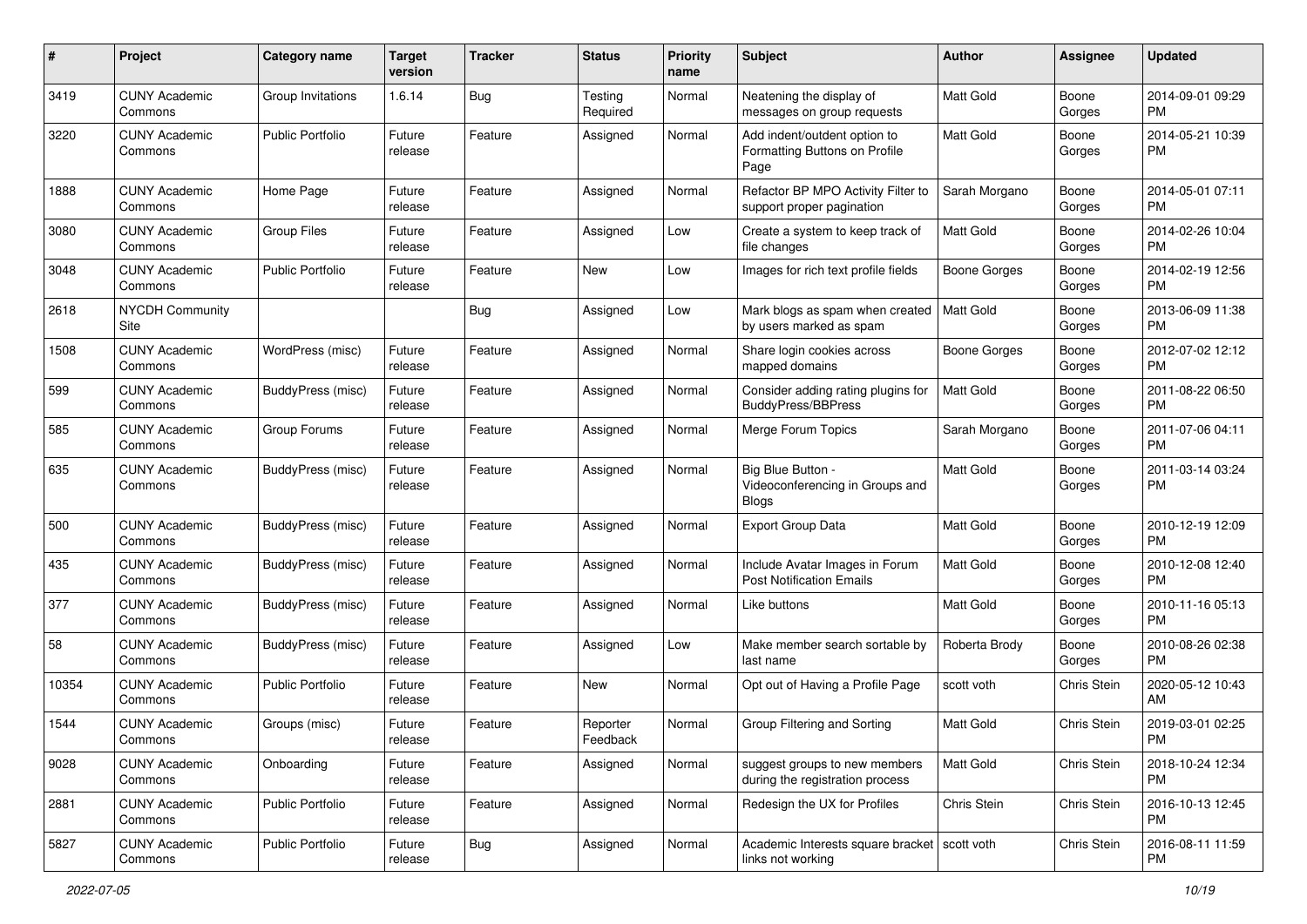| $\pmb{\#}$ | <b>Project</b>                                                          | Category name                  | <b>Target</b><br>version | <b>Tracker</b> | <b>Status</b> | <b>Priority</b><br>name | <b>Subject</b>                                                      | <b>Author</b>        | Assignee            | <b>Updated</b>                |
|------------|-------------------------------------------------------------------------|--------------------------------|--------------------------|----------------|---------------|-------------------------|---------------------------------------------------------------------|----------------------|---------------------|-------------------------------|
| 365        | <b>CUNY Academic</b><br>Commons                                         | WordPress (misc)               | Future<br>release        | Feature        | Assigned      | Normal                  | <b>Create Mouseover Tooltips</b><br>throughout Site                 | <b>Matt Gold</b>     | Chris Stein         | 2015-11-09 06:18<br><b>PM</b> |
| 3059       | <b>CUNY Academic</b><br>Commons                                         | Group Forums                   | Future<br>release        | Design/UX      | New           | Normal                  | Forum Post Permissable Content<br><b>Explanatory Text</b>           | Chris Stein          | Chris Stein         | 2015-04-02 11:27<br>AM        |
| 3770       | <b>CUNY Academic</b><br>Commons                                         | <b>Public Portfolio</b>        | Future<br>release        | Feature        | Assigned      | Normal                  | Improve Layout/Formatting of<br>Positions Area on Public Portfolios | Matt Gold            | Chris Stein         | 2015-04-01 09:17<br><b>PM</b> |
| 2754       | <b>CUNY Academic</b><br>Commons                                         | Design                         | Future<br>release        | Feature        | Assigned      | Normal                  | Determine strategy for CAC logo<br>handling in top header           | Micki Kaufman        | Chris Stein         | 2015-01-05 08:53<br><b>PM</b> |
| 2832       | <b>CUNY Academic</b><br>Commons                                         | <b>Public Portfolio</b>        | Future<br>release        | Feature        | Assigned      | Normal                  | Improve interface for (not)<br>auto-linking profile fields          | Boone Gorges         | Chris Stein         | 2015-01-05 08:52<br><b>PM</b> |
| 3330       | <b>CUNY Academic</b><br>Commons                                         | My Commons                     | Future<br>release        | Feature        | Assigned      | Normal                  | 'Commons Information" tool                                          | Boone Gorges         | Chris Stein         | 2014-09-22 08:46<br><b>PM</b> |
| 3354       | <b>CUNY Academic</b><br>Commons                                         | <b>Group Files</b>             | Future<br>release        | Feature        | Assigned      | Low                     | Allow Group Download of Multiple<br><b>Selected Files</b>           | <b>Matt Gold</b>     | Chris Stein         | 2014-08-01 08:50<br>AM        |
| 860        | <b>CUNY Academic</b><br>Commons                                         | Design                         | Future<br>release        | Design/UX      | Assigned      | Normal                  | <b>Standardize Button Treatment</b><br><b>Across the Commons</b>    | Chris Stein          | Chris Stein         | 2014-05-01 09:45<br>AM        |
| 8078       | <b>CUNY Academic</b><br>Commons                                         | <b>WordPress Plugins</b>       | Future<br>release        | System Upgrade | Assigned      | Normal                  | <b>CommentPress Updates</b>                                         | Margaret Galvan      | Christian<br>Wach   | 2017-05-08 03:49<br><b>PM</b> |
| 13199      | <b>CUNY Academic</b><br>Commons                                         | Group Forums                   | Future<br>release        | Feature        | <b>New</b>    | Normal                  | <b>Favoring Groups over bbPress</b><br>plugin                       | Colin McDonald       | Colin<br>McDonald   | 2021-11-19 12:28<br><b>PM</b> |
| 5268       | <b>CUNY Academic</b><br>Commons                                         | Group Forums                   | Future<br>release        | Bug            | Assigned      | Normal                  | Long-time to post to multiple<br>groups                             | Luke Waltzer         | Daniel Jones        | 2016-09-07 06:31<br><b>PM</b> |
| 4438       | <b>CUNY Academic</b><br>Commons                                         | Events                         | Future<br>release        | Bug            | Assigned      | Normal                  | Events Calendar - Export<br><b>Recurring Events</b>                 | scott voth           | Daniel Jones        | 2016-05-23 04:25<br><b>PM</b> |
| 412        | <b>CUNY Academic</b><br>Commons                                         | <b>WordPress Themes</b>        | Future<br>release        | Feature        | Assigned      | Normal                  | <b>Featured Themes</b>                                              | Matt Gold            | Dominic<br>Giglio   | 2015-01-05 08:44<br><b>PM</b> |
| 2167       | <b>CUNY Academic</b><br>Commons                                         | WordPress (misc)               | Future<br>release        | Bug            | Assigned      | Normal                  | <b>CAC-Livestream Plugin Issues</b>                                 | <b>Michael Smith</b> | Dominic<br>Giglio   | 2015-01-02 03:06<br><b>PM</b> |
| 1983       | <b>CUNY Academic</b><br>Commons                                         | Home Page                      | Future<br>release        | Feature        | Assigned      | Low                     | Media Library integration with<br><b>Featured Content plugin</b>    | Boone Gorges         | Dominic<br>Giglio   | 2014-03-17 10:34<br>AM        |
| 940        | <b>CUNY Academic</b><br>Commons                                         | Redmine                        | Future<br>release        | Feature        | Assigned      | Low                     | Communication with users after<br>releases                          | <b>Matt Gold</b>     | Dominic<br>Giglio   | 2012-09-09 04:36<br><b>PM</b> |
| 12062      | AD/O365 Transition<br>from NonMatric to<br><b>Matriculated Students</b> |                                |                          | Feature        | In Progress   | Normal                  | create solution and console<br>project                              | Emilio Rodriguez     | Emilio<br>Rodriguez | 2019-11-12 03:56<br><b>PM</b> |
| 9835       | <b>CUNY Academic</b><br>Commons                                         | Group Forums                   | Future<br>release        | Bug            | Assigned      | Normal                  | add a "like" function?                                              | Marilyn Weber        | Erik Trainer        | 2018-06-05 01:49<br><b>PM</b> |
| 13891      | <b>CUNY Academic</b><br>Commons                                         | Internal Tools and<br>Workflow | 2.1.0                    | Feature        | <b>New</b>    | Normal                  | Migrate automated linting to<br>GitHub Actions                      | Boone Gorges         | Jeremy Felt         | 2022-06-29 11:13<br>AM        |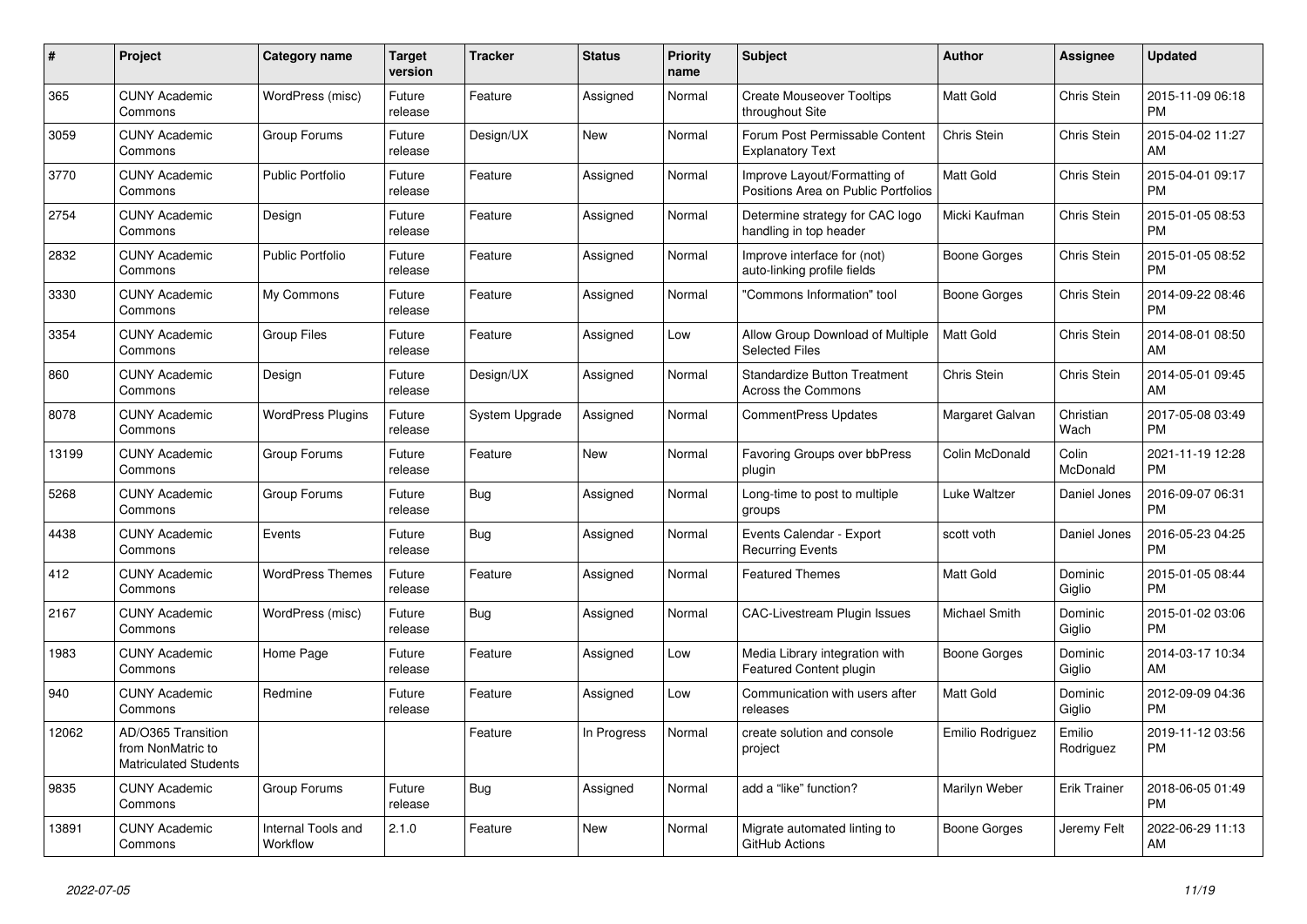| #     | Project                         | <b>Category name</b>           | <b>Target</b><br>version | <b>Tracker</b> | <b>Status</b>        | <b>Priority</b><br>name | <b>Subject</b>                                                                        | Author                  | <b>Assignee</b>     | <b>Updated</b>                |
|-------|---------------------------------|--------------------------------|--------------------------|----------------|----------------------|-------------------------|---------------------------------------------------------------------------------------|-------------------------|---------------------|-------------------------------|
| 15194 | <b>CUNY Academic</b><br>Commons | Internal Tools and<br>Workflow | 2.1.0                    | Feature        | <b>New</b>           | Normal                  | PHPCS sniff for un-restored<br>switch to blog() calls                                 | <b>Boone Gorges</b>     | Jeremy Felt         | 2022-05-26 10:45<br>AM.       |
| 13331 | <b>CUNY Academic</b><br>Commons | Site cloning                   | Future<br>release        | Bug            | New                  | Normal                  | Combine Site Template and Clone<br>operations                                         | Boone Gorges            | Jeremy Felt         | 2021-11-19 12:39<br><b>PM</b> |
| 14475 | <b>CUNY Academic</b><br>Commons |                                | Not tracked              | Publicity      | New                  | Normal                  | OER Showcase Page                                                                     | Laurie Hurson           | Laurie Hurson       | 2021-09-14 10:46<br>AM        |
| 12446 | <b>CUNY Academic</b><br>Commons | Groups (misc)                  | Future<br>release        | Feature        | Reporter<br>Feedback | Normal                  | Toggle default site to group forum<br>posting                                         | Laurie Hurson           | Laurie Hurson       | 2020-03-10 11:57<br>AM        |
| 11517 | <b>CUNY Academic</b><br>Commons |                                | Not tracked              | Feature        | Assigned             | Normal                  | wp-accessibility plugin should not<br>strip 'target="_blank" by default               | Boone Gorges            | Laurie Hurson       | 2019-09-24 09:57<br>AM        |
| 8666  | <b>CUNY Academic</b><br>Commons | Teaching                       | Not tracked              | Documentation  | Assigned             | Normal                  | Create Teaching on the Commons<br>Resource Page                                       | <b>Matt Gold</b>        | Laurie Hurson       | 2019-09-23 03:16<br><b>PM</b> |
| 11879 | <b>CUNY Academic</b><br>Commons |                                | Not tracked              | Bug            | New                  | Normal                  | Hypothesis comments appearing<br>on multiple, different pdfs across<br>blogs          | Laurie Hurson           | Laurie Hurson       | 2019-09-19 02:39<br><b>PM</b> |
| 6078  | <b>CUNY Academic</b><br>Commons | Blogs (BuddyPress)             | Future<br>release        | Feature        | New                  | Normal                  | <b>Explore Adding Network Blog</b><br>Metadata Plugin                                 | Luke Waltzer            | Luke Waltzer        | 2016-10-11 10:29<br><b>PM</b> |
| 5955  | <b>CUNY Academic</b><br>Commons | Outreach                       | Future<br>release        | Feature        | Assigned             | Normal                  | Create auto-newsletter for<br>commons members                                         | <b>Matt Gold</b>        | <b>Luke Waltzer</b> | 2016-08-30 10:34<br>AM        |
| 2666  | <b>CUNY Academic</b><br>Commons | About page                     | Not tracked              | Documentation  | Assigned             | Normal                  | <b>Update About Text</b>                                                              | Chris Stein             | <b>Luke Waltzer</b> | 2016-03-04 11:19<br>AM        |
| 12392 | <b>CUNY Academic</b><br>Commons | Help/Codex                     | Not tracked              | Documentation  | <b>New</b>           | Normal                  | <b>Updates to Common Commons</b><br>Questions on Help Page                            | scott voth              | Margaret<br>Galvan  | 2020-02-11 10:53<br>AM        |
| 8211  | <b>CUNY Academic</b><br>Commons | <b>WordPress Themes</b>        | Future<br>release        | Feature        | <b>New</b>           | Normal                  | Theme Suggestions: Material<br>Design-Inspired Themes                                 | Margaret Galvan         | Margaret<br>Galvan  | 2017-08-07 02:48<br><b>PM</b> |
| 7828  | <b>CUNY Academic</b><br>Commons |                                | Not tracked              | Feature        | Assigned             | Normal                  | Theme Assessment 2017                                                                 | Margaret Galvan         | Margaret<br>Galvan  | 2017-05-02 10:41<br><b>PM</b> |
| 6298  | <b>CUNY Academic</b><br>Commons | <b>User Experience</b>         | Not tracked              | Design/UX      | Assigned             | Normal                  | Examine data from survey                                                              | <b>Matt Gold</b>        | Margaret<br>Galvan  | 2016-10-14 12:16<br><b>PM</b> |
| 12382 | <b>CUNY Academic</b><br>Commons | Membership                     | Not tracked              | Support        | New                  | Normal                  | Email request change                                                                  | Marilyn Weber           | Marilyn<br>Weber    | 2020-02-06 12:56<br><b>PM</b> |
| 9420  | <b>CUNY Academic</b><br>Commons | cuny.is                        | Not tracked              | Feature        | New                  | Normal                  | Request for http://cuny.is/streams                                                    | Raffi<br>Khatchadourian | Marilyn<br>Weber    | 2018-04-02 10:08<br>AM        |
| 8837  | <b>CUNY Academic</b><br>Commons |                                | Not tracked              | Feature        | Assigned             | Normal                  | Create a form to request info from<br>people requesting premium<br>themes and plugins | Matt Gold               | Marilyn<br>Weber    | 2017-11-14 03:35<br>PM        |
| 3509  | <b>CUNY Academic</b><br>Commons | Publicity                      | 1.7                      | Publicity      | New                  | Normal                  | Create 1.7 digital signage imagery                                                    | Micki Kaufman           | Marilyn<br>Weber    | 2014-10-01 12:40<br><b>PM</b> |
| 12484 | <b>CUNY Academic</b><br>Commons |                                | Not tracked              | Support        | Reporter<br>Feedback | Normal                  | Sign up Code for COIL Course<br>starting in March                                     | Laurie Hurson           | Matt Gold           | 2020-03-02 02:26<br><b>PM</b> |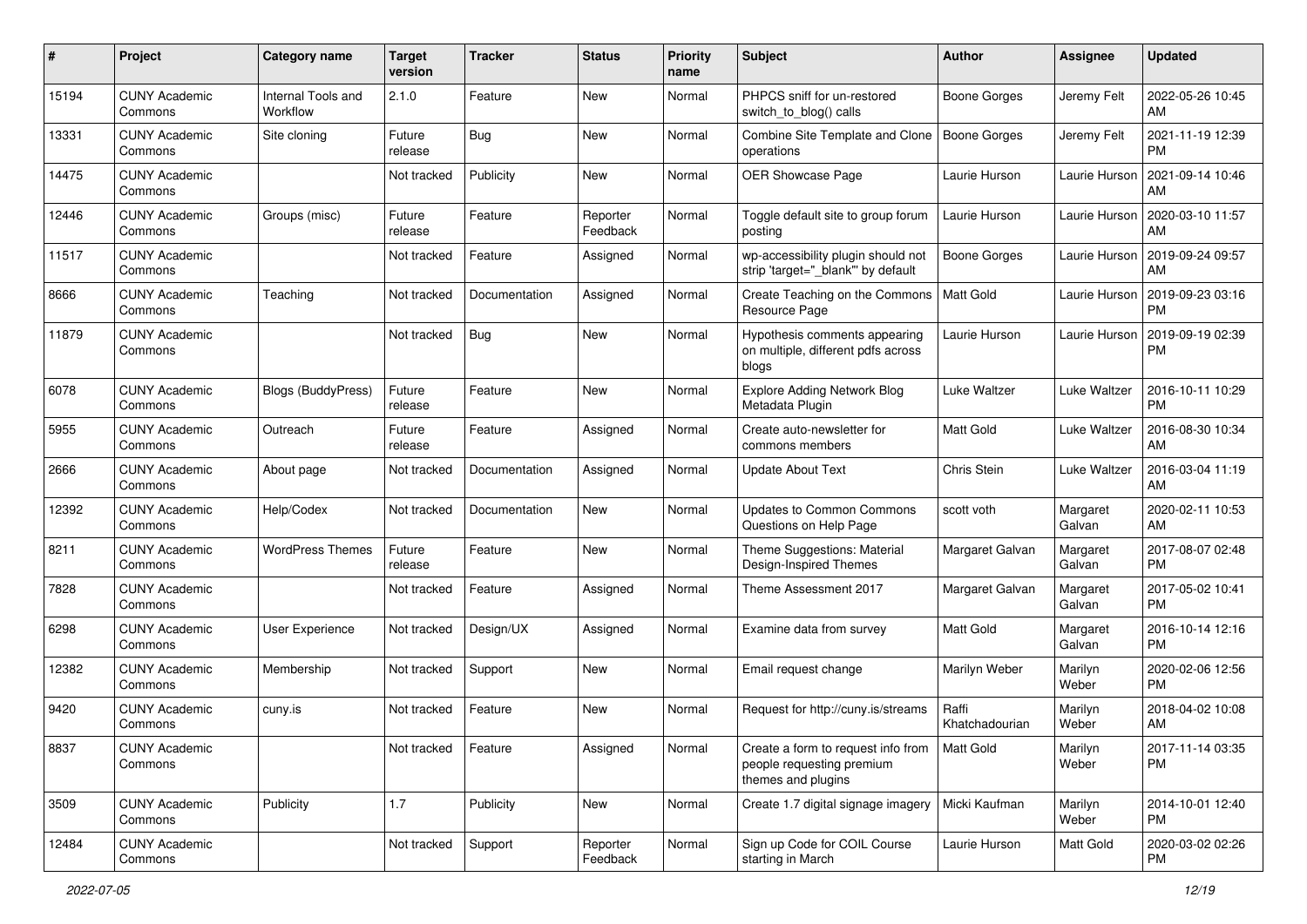| #     | <b>Project</b>                  | Category name            | <b>Target</b><br>version | <b>Tracker</b> | <b>Status</b>        | <b>Priority</b><br>name | <b>Subject</b>                                                                       | <b>Author</b>           | Assignee           | <b>Updated</b>                |
|-------|---------------------------------|--------------------------|--------------------------|----------------|----------------------|-------------------------|--------------------------------------------------------------------------------------|-------------------------|--------------------|-------------------------------|
| 11545 | <b>CUNY Academic</b><br>Commons | <b>WordPress Plugins</b> | Not tracked              | Support        | <b>New</b>           | Normal                  | <b>Twitter searches in WordPress</b>                                                 | Gina Cherry             | Matt Gold          | 2019-09-23 01:03<br><b>PM</b> |
| 11493 | <b>CUNY Academic</b><br>Commons | Domain Mapping           | Not tracked              | Support        | Reporter<br>Feedback | Normal                  | Domain Mapping Request - Talia<br>Schaffer                                           | scott voth              | Matt Gold          | 2019-08-06 08:39<br>AM        |
| 10839 | <b>CUNY Academic</b><br>Commons | About page               | Not tracked              | Support        | <b>New</b>           | Normal                  | <b>Mission Statement Needs</b><br>Revision                                           | scott voth              | Matt Gold          | 2018-12-26 10:58<br>AM        |
| 8607  | <b>CUNY Academic</b><br>Commons |                          | Not tracked              | Support        | <b>New</b>           | Normal                  | Paypal?                                                                              | Marilyn Weber           | Matt Gold          | 2018-05-15 01:37<br><b>PM</b> |
| 9015  | <b>CUNY Academic</b><br>Commons | Groups (misc)            | Not tracked              | Outreach       | Assigned             | Normal                  | Email group admins the email<br>addresses of their groups                            | Matt Gold               | Matt Gold          | 2018-01-02 09:54<br>AM        |
| 8898  | <b>CUNY Academic</b><br>Commons | Social Paper             | Not tracked              | Feature        | Assigned             | Normal                  | Usage data on docs and social<br>paper                                               | Matt Gold               | Matt Gold          | 2017-11-16 11:32<br>AM        |
| 8498  | <b>CUNY Academic</b><br>Commons | <b>WordPress Plugins</b> | Future<br>release        | Feature        | <b>New</b>           | Low                     | <b>Gravity Forms Email Users</b>                                                     | Raffi<br>Khatchadourian | Matt Gold          | 2017-10-13 12:58<br><b>PM</b> |
| 3657  | <b>CUNY Academic</b><br>Commons | WordPress (misc)         | Not tracked              | Feature        | New                  | Normal                  | Create alert for GC email<br>addresses                                               | <b>Matt Gold</b>        | Matt Gold          | 2016-04-14 11:29<br><b>PM</b> |
| 2175  | <b>CUNY Academic</b><br>Commons | WordPress (misc)         | Not tracked              | Support        | Assigned             | Normal                  | Subscibe 2 vs. Jetpack<br>subscription options                                       | local admin             | Matt Gold          | 2016-01-26 04:58<br><b>PM</b> |
| 4972  | <b>CUNY Academic</b><br>Commons | Analytics                | Not tracked              | <b>Bug</b>     | <b>New</b>           | Normal                  | <b>Newsletter Analytics</b>                                                          | Stephen Real            | Matt Gold          | 2015-12-09 12:54<br><b>PM</b> |
| 4225  | <b>CUNY Academic</b><br>Commons | <b>DiRT</b> Integration  | Future<br>release        | Design/UX      | New                  | Normal                  | Add information to DIRT page (in<br>Create a Group)                                  | Samantha Raddatz        | Matt Gold          | 2015-06-26 03:14<br><b>PM</b> |
| 370   | <b>CUNY Academic</b><br>Commons | Registration             | Future<br>release        | Feature        | Assigned             | High                    | Guest Accounts                                                                       | Matt Gold               | Matt Gold          | 2015-04-09 09:33<br><b>PM</b> |
| 3691  | <b>CUNY Academic</b><br>Commons | <b>WordPress Plugins</b> | Future<br>release        | <b>Bug</b>     | <b>New</b>           | Normal                  | <b>WPMU Domain Mapping</b><br>Debugging on cdev                                      | Raymond Hoh             | Matt Gold          | 2014-12-12 09:04<br>AM        |
| 2573  | <b>NYCDH Community</b><br>Site  |                          |                          | Feature        | Reporter<br>Feedback | Normal                  | Add dh nyc twitter list feed to site                                                 | <b>Mark Newton</b>      | Matt Gold          | 2013-05-16 11:42<br><b>PM</b> |
| 8902  | <b>CUNY Academic</b><br>Commons | Design                   | Not tracked              | Feature        | Assigned             | Normal                  | Report back on research on<br><b>BuddyPress themes</b>                               | Matt Gold               | Michael Smith      | 2017-11-10 12:31<br><b>PM</b> |
| 3506  | <b>CUNY Academic</b><br>Commons | Publicity                | 1.7                      | Publicity      | <b>New</b>           | Normal                  | Prepare 1.7 email messaging                                                          | Micki Kaufman           | Micki<br>Kaufman   | 2014-10-01 12:36<br><b>PM</b> |
| 7624  | <b>CUNY Academic</b><br>Commons | BuddyPress (misc)        | Future<br>release        | Design/UX      | <b>New</b>           | Normal                  | <b>BP</b> Notifications                                                              | Luke Waltzer            | Paige Dupont       | 2017-02-08 10:43<br><b>PM</b> |
| 6392  | <b>CUNY Academic</b><br>Commons | Group Forums             | Future<br>release        | Design/UX      | Assigned             | Low                     | <b>Composition/Preview Panes in</b><br>Forum Posts                                   | Luke Waltzer            | Paige Dupont       | 2016-10-21 04:26<br><b>PM</b> |
| 11393 | <b>CUNY Academic</b><br>Commons |                          | Not tracked              | Publicity      | <b>New</b>           | Normal                  | After 1.15 release, ceate a hero<br>slide and post about adding a site<br>to a group | scott voth              | Patrick<br>Sweenev | 2019-05-14 10:32<br>AM        |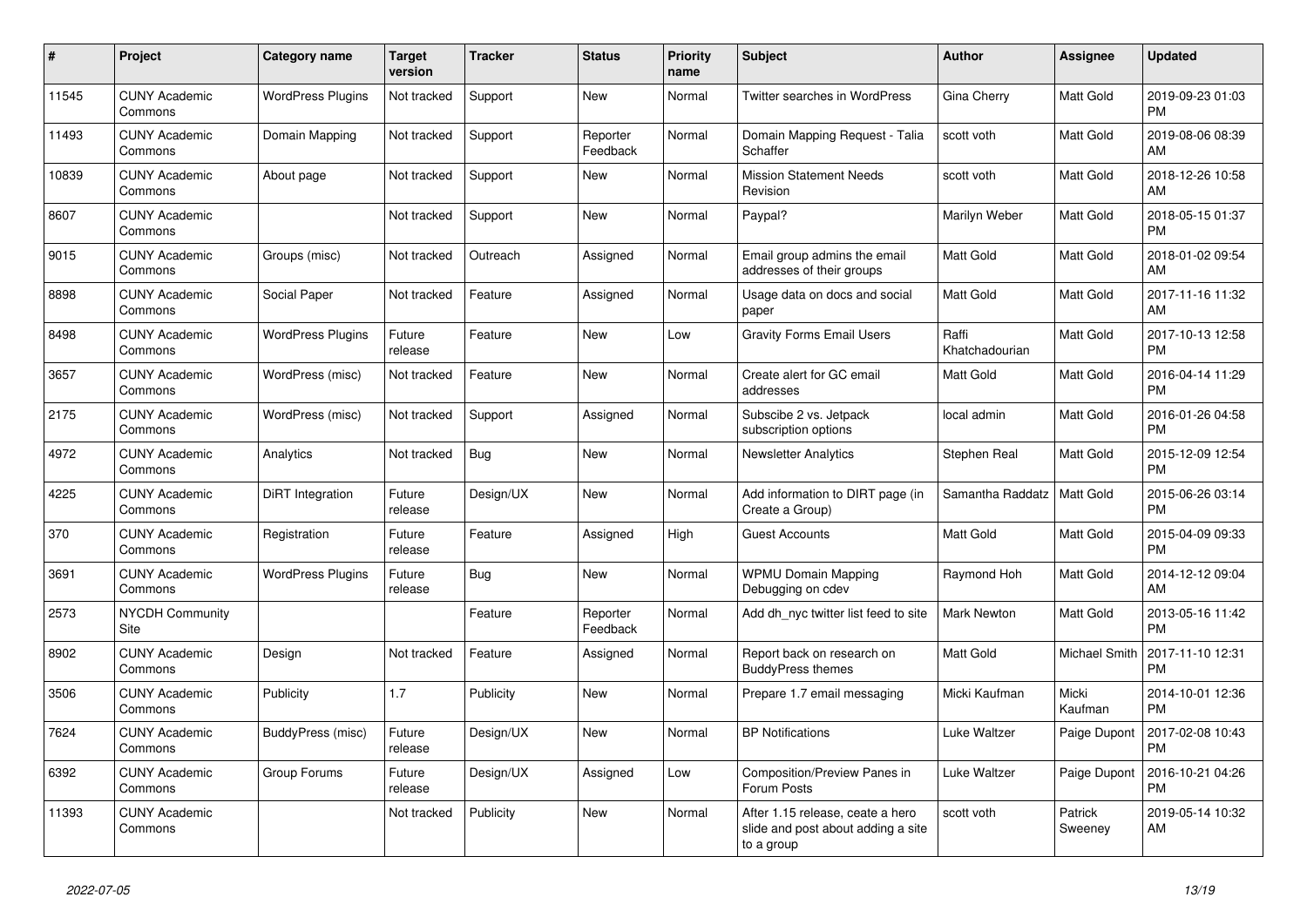| $\#$  | Project                         | <b>Category name</b>       | <b>Target</b><br>version | <b>Tracker</b> | <b>Status</b>        | <b>Priority</b><br>name | <b>Subject</b>                                          | <b>Author</b>           | <b>Assignee</b> | <b>Updated</b>                |
|-------|---------------------------------|----------------------------|--------------------------|----------------|----------------------|-------------------------|---------------------------------------------------------|-------------------------|-----------------|-------------------------------|
| 16319 | <b>CUNY Academic</b><br>Commons | <b>WordPress Plugins</b>   | 2.0.3                    | <b>Bug</b>     | <b>New</b>           | Normal                  | Request for Events Calendar Pro<br>5.14.2 update        | Raymond Hoh             | Raymond<br>Hoh  | 2022-07-01 04:16<br><b>PM</b> |
| 13457 | <b>CUNY Academic</b><br>Commons | Group Forums               | 2.0.3                    | <b>Bug</b>     | <b>New</b>           | High                    | Forum post not sending<br>notifications                 | Filipa Calado           | Raymond<br>Hoh  | 2022-06-29 11:32<br>AM        |
| 11649 | <b>CUNY Academic</b><br>Commons | <b>WordPress Plugins</b>   | 2.0.3                    | <b>Bug</b>     | In Progress          | Normal                  | CC license displayed on every<br>page                   | Gina Cherry             | Raymond<br>Hoh  | 2022-06-29 11:32<br>AM        |
| 16245 | <b>CUNY Academic</b><br>Commons | WordPress (misc)           |                          | <b>Bug</b>     | Reporter<br>Feedback | Normal                  | Save Button missing on<br>WordPress Profile page        | scott voth              | Raymond<br>Hoh  | 2022-06-16 03:09<br><b>PM</b> |
| 16177 | <b>CUNY Academic</b><br>Commons | Reply By Email             |                          | Bug            | New                  | Normal                  | Switch to Inbound mode for RBE                          | Raymond Hoh             | Raymond<br>Hoh  | 2022-05-30 04:32<br><b>PM</b> |
| 13946 | <b>CUNY Academic</b><br>Commons | <b>WordPress Plugins</b>   | 2.1.0                    | Support        | Assigned             | Normal                  | Custom Embed handler For<br>OneDrive files              | scott voth              | Raymond<br>Hoh  | 2022-05-26 10:46<br>AM        |
| 16110 | <b>CUNY Academic</b><br>Commons |                            |                          | Support        | Reporter<br>Feedback | Normal                  | remove Creative Commons<br>license from pages?          | Marilyn Weber           | Raymond<br>Hoh  | 2022-05-17 06:11<br><b>PM</b> |
| 11243 | <b>CUNY Academic</b><br>Commons | BuddyPress (misc)          | Future<br>release        | Bug            | <b>New</b>           | Normal                  | Audit bp-custom.php                                     | Raymond Hoh             | Raymond<br>Hoh  | 2022-04-26 11:59<br>AM        |
| 15516 | <b>CUNY Academic</b><br>Commons | <b>WordPress Plugins</b>   |                          | <b>Bug</b>     | Reporter<br>Feedback | Normal                  | Can't publish or save draft of post<br>on wordpress.com | Raffi<br>Khatchadourian | Raymond<br>Hoh  | 2022-03-02 05:52<br><b>PM</b> |
| 14994 | <b>CUNY Academic</b><br>Commons | cdev.gc.cuny.edu           | Not tracked              | Support        | In Progress          | Normal                  | Clear Cache on CDEV                                     | scott voth              | Raymond<br>Hoh  | 2021-12-07 03:51<br><b>PM</b> |
| 14983 | <b>CUNY Academic</b><br>Commons | WordPress (misc)           | Not tracked              | Support        | Reporter<br>Feedback | Normal                  | 'Read More" tag not working                             | Rebecca Krisel          | Raymond<br>Hoh  | 2021-11-23 01:17<br><b>PM</b> |
| 13358 | <b>CUNY Academic</b><br>Commons | Group Forums               | Future<br>release        | Feature        | <b>New</b>           | Normal                  | Improved UI for group forum<br>threading settings       | Boone Gorges            | Raymond<br>Hoh  | 2021-11-19 12:27<br><b>PM</b> |
| 14496 | <b>CUNY Academic</b><br>Commons | Domain Mapping             | Future<br>release        | <b>Bug</b>     | <b>New</b>           | Normal                  | Mapped domain SSO uses<br>third-party cookies           | Raymond Hoh             | Raymond<br>Hoh  | 2021-05-24 04:03<br><b>PM</b> |
| 7115  | <b>CUNY Academic</b><br>Commons | Groups (misc)              | Future<br>release        | Feature        | Reporter<br>Feedback | Normal                  | make licensing info clear during<br>group creation      | <b>Matt Gold</b>        | Raymond<br>Hoh  | 2020-12-08 11:32<br>AM        |
| 13430 | <b>CUNY Academic</b><br>Commons | Reply By Email             | Not tracked              | <b>Bug</b>     | <b>New</b>           | Normal                  | Delay in RBE                                            | Luke Waltzer            | Raymond<br>Hoh  | 2020-10-13 11:16<br>AM        |
| 13328 | <b>CUNY Academic</b><br>Commons | Group Forums               | Not tracked              | <b>Bug</b>     | Reporter<br>Feedback | Normal                  | cross-posting in two related<br>groups                  | Marilyn Weber           | Raymond<br>Hoh  | 2020-09-15 10:39<br><b>PM</b> |
| 13286 | <b>CUNY Academic</b><br>Commons |                            | Not tracked              | Support        | New                  | Normal                  | problem connecting with<br>WordPress app                | Marilyn Weber           | Raymond<br>Hoh  | 2020-09-08 11:16<br>AM        |
| 12741 | <b>CUNY Academic</b><br>Commons | <b>WordPress Plugins</b>   | Not tracked              | Support        | Reporter<br>Feedback | Normal                  | <b>Tableau Public Viz Block</b>                         | Marilyn Weber           | Raymond<br>Hoh  | 2020-05-12 11:00<br>AM        |
| 11971 | <b>CUNY Academic</b><br>Commons | <b>Email Notifications</b> | Future<br>release        | <b>Bug</b>     | Reporter<br>Feedback | Low                     | Pictures obscured in emailed post<br>notifications      | Marilyn Weber           | Raymond<br>Hoh  | 2019-11-21 01:14<br><b>PM</b> |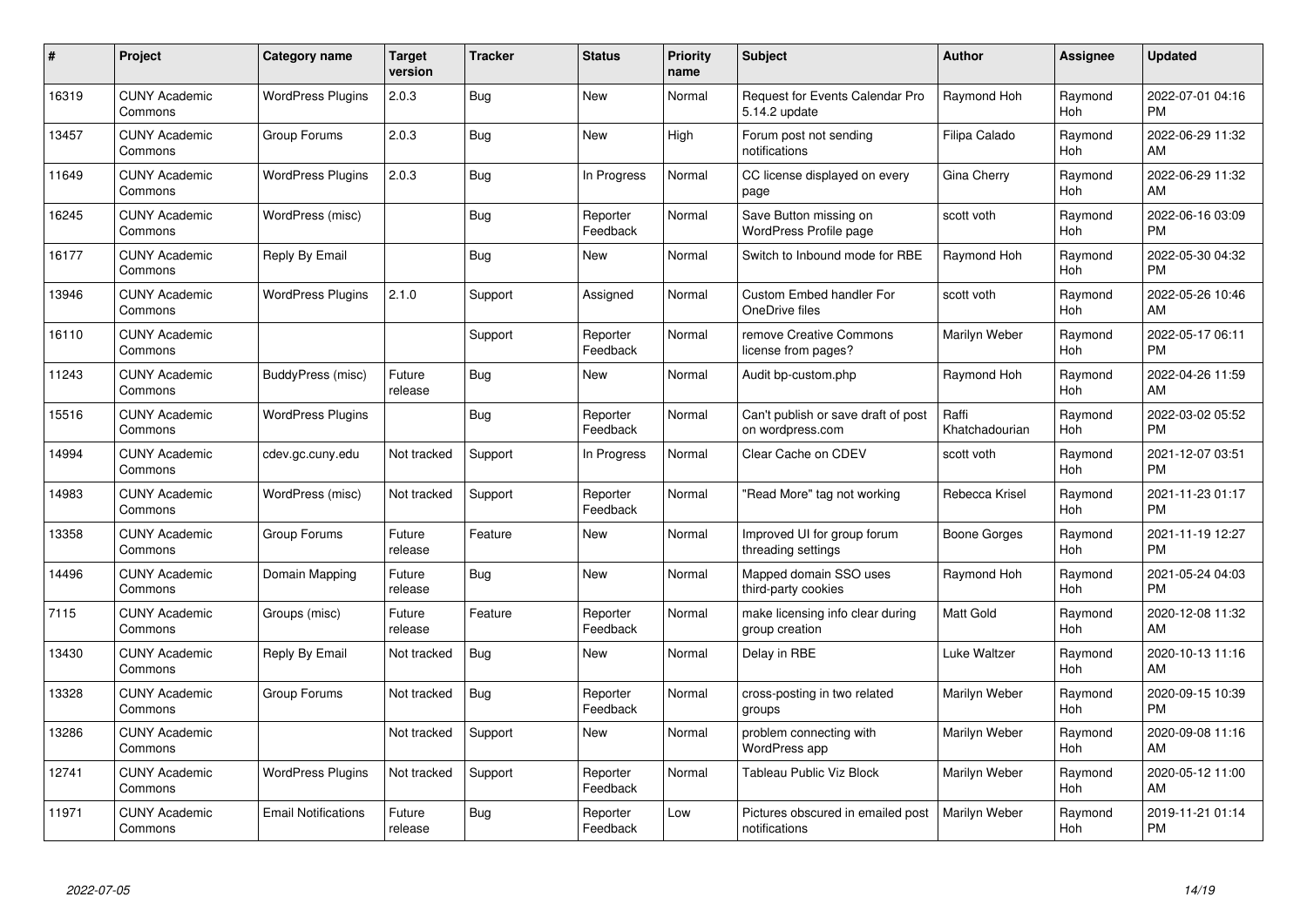| #     | Project                         | <b>Category name</b>      | <b>Target</b><br>version | <b>Tracker</b> | <b>Status</b>        | Priority<br>name | <b>Subject</b>                                                     | <b>Author</b>    | <b>Assignee</b> | <b>Updated</b>                |
|-------|---------------------------------|---------------------------|--------------------------|----------------|----------------------|------------------|--------------------------------------------------------------------|------------------|-----------------|-------------------------------|
| 12004 | <b>CUNY Academic</b><br>Commons |                           | Not tracked              | Support        | Reporter<br>Feedback | Normal           | Notifications for spam blog<br>comments                            | Gina Cherry      | Raymond<br>Hoh  | 2019-11-01 12:05<br><b>PM</b> |
| 11624 | <b>CUNY Academic</b><br>Commons | WordPress (misc)          | Not tracked              | Support        | New                  | Normal           | Change pages into posts or swap<br>database for a Commons site?    | Stephen Klein    | Raymond<br>Hoh  | 2019-07-09 11:04<br>AM        |
| 11149 | <b>CUNY Academic</b><br>Commons |                           | Not tracked              | Support        | Reporter<br>Feedback | Normal           | comments getting blocked                                           | Marilyn Weber    | Raymond<br>Hoh  | 2019-03-26 11:40<br>AM        |
| 5016  | <b>CUNY Academic</b><br>Commons | Events                    | Future<br>release        | Feature        | Assigned             | Low              | Allow comments to be posted on<br>events                           | <b>Matt Gold</b> | Raymond<br>Hoh  | 2019-03-01 02:23<br><b>PM</b> |
| 10659 | <b>CUNY Academic</b><br>Commons | Group Forums              | Future<br>release        | Feature        | Assigned             | Normal           | Post to multiple groups via email                                  | <b>Matt Gold</b> | Raymond<br>Hoh  | 2018-11-15 12:54<br>AM        |
| 10262 | <b>CUNY Academic</b><br>Commons |                           | Not tracked              | Bug            | Reporter<br>Feedback | Normal           | Newsletter Plugin: Broken Image<br>at Bottom of All Newsletters    | Mark Webb        | Raymond<br>Hoh  | 2018-08-30 05:17<br><b>PM</b> |
| 9729  | <b>CUNY Academic</b><br>Commons | <b>SEO</b>                | Not tracked              | Support        | <b>New</b>           | Normal           | 503 Errors showing on<br>newlaborforum.cuny.edu                    | Diane Krauthamer | Raymond<br>Hoh  | 2018-05-22 04:48<br><b>PM</b> |
| 9346  | <b>CUNY Academic</b><br>Commons | WordPress (misc)          | Not tracked              | Bug            | <b>New</b>           | Normal           | Clone cetls.bmcc.cuny.edu for<br>development                       | Owen Roberts     | Raymond<br>Hoh  | 2018-03-06 05:35<br><b>PM</b> |
| 8991  | <b>CUNY Academic</b><br>Commons | Reply By Email            | Not tracked              | Bug            | Hold                 | Normal           | RBE duplicate email message<br>issue                               | <b>Matt Gold</b> | Raymond<br>Hoh  | 2018-02-18 08:53<br><b>PM</b> |
| 9060  | <b>CUNY Academic</b><br>Commons | Commons In A Box          | Not tracked              | Bug            | Hold                 | Normal           | Problems with CBox image library<br>/ upload                       | Lisa Rhody       | Raymond<br>Hoh  | 2018-01-10 03:26<br><b>PM</b> |
| 8992  | <b>NYCDH Community</b><br>Site  |                           |                          | Bug            | Assigned             | Normal           | Multiple RBE error reports                                         | <b>Matt Gold</b> | Raymond<br>Hoh  | 2017-12-11 05:43<br><b>PM</b> |
| 8976  | <b>CUNY Academic</b><br>Commons | Reply By Email            | Not tracked              | Feature        | Assigned             | Normal           | Package RBE new topics posting?                                    | <b>Matt Gold</b> | Raymond<br>Hoh  | 2017-12-04 02:34<br><b>PM</b> |
| 7928  | <b>CUNY Academic</b><br>Commons | Group Forums              | Not tracked              | <b>Bug</b>     | New                  | Normal           | Duplicate Forum post                                               | Luke Waltzer     | Raymond<br>Hoh  | 2017-04-11 09:27<br><b>PM</b> |
| 6995  | <b>CUNY Academic</b><br>Commons | Home Page                 | Not tracked              | Bug            | Assigned             | Normal           | member filter on homepage not<br>working                           | <b>Matt Gold</b> | Raymond<br>Hoh  | 2016-12-11 09:46<br><b>PM</b> |
| 6644  | <b>CUNY Academic</b><br>Commons |                           | Not tracked              | <b>Bug</b>     | Reporter<br>Feedback | High             | White Screen at Login Pge                                          | Luke Waltzer     | Raymond<br>Hoh  | 2016-11-21 10:34<br><b>PM</b> |
| 6749  | <b>CUNY Academic</b><br>Commons | Events                    | Future<br>release        | <b>Bug</b>     | New                  | Low              | BPEO iCal request can trigger<br>very large number of DB queries   | Boone Gorges     | Raymond<br>Hoh  | 2016-11-15 10:09<br><b>PM</b> |
| 6671  | <b>CUNY Academic</b><br>Commons | Reply By Email            | Not tracked              | Bug            | Assigned             | Normal           | "Post too often" RBE error<br>message                              | <b>Matt Gold</b> | Raymond<br>Hoh  | 2016-11-11 09:55<br>AM        |
| 5691  | <b>CUNY Academic</b><br>Commons | <b>Blogs (BuddyPress)</b> | Future<br>release        | Bug            | Assigned             | High             | Differing numbers on Sites display                                 | <b>Matt Gold</b> | Raymond<br>Hoh  | 2016-06-13 01:37<br><b>PM</b> |
| 5282  | <b>CUNY Academic</b><br>Commons | Social Paper              | Future<br>release        | <b>Bug</b>     | <b>New</b>           | Normal           | Replying via email directs to paper<br>but not individual comment. | Marilyn Weber    | Raymond<br>Hoh  | 2016-03-02 01:48<br><b>PM</b> |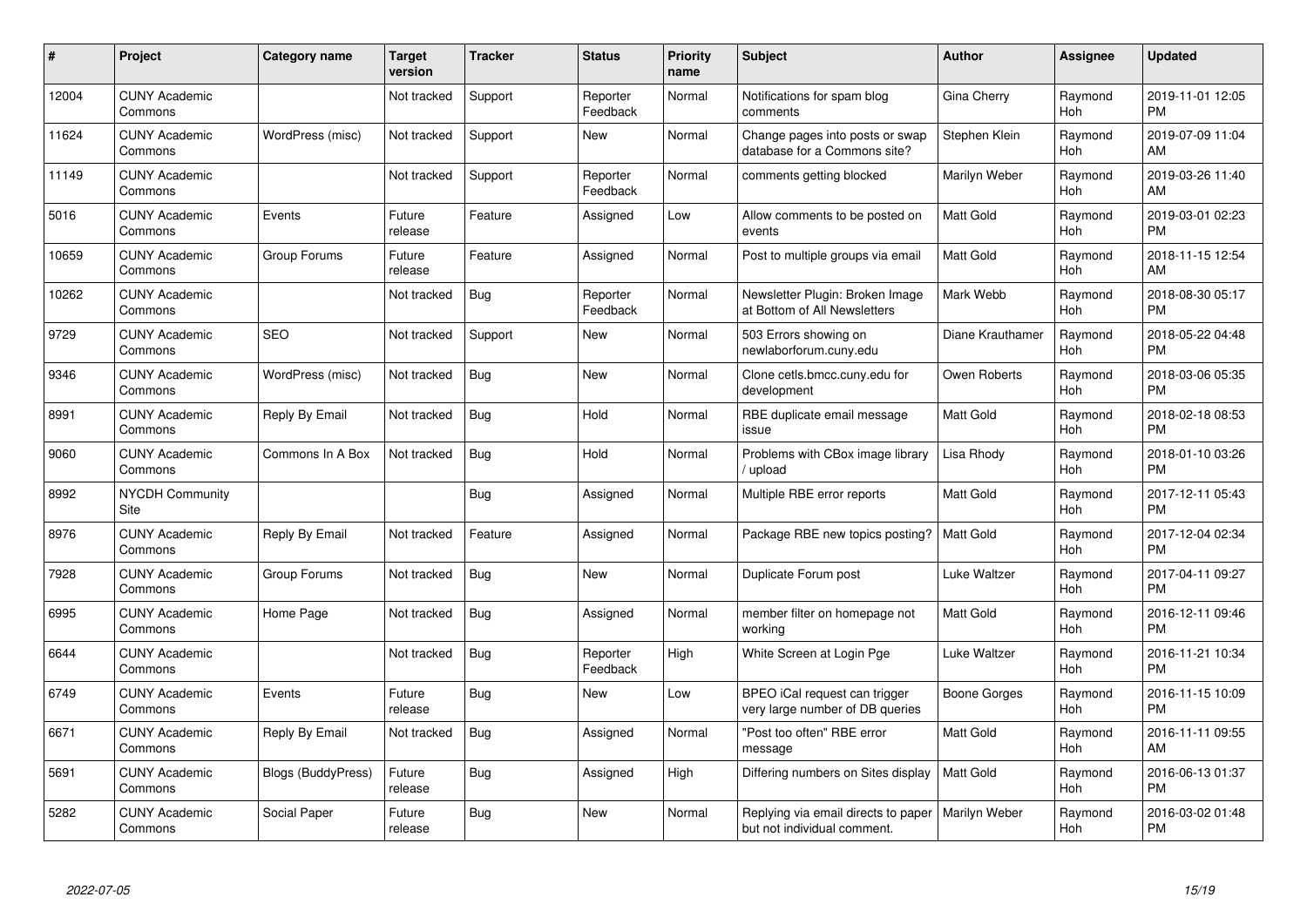| #    | Project                         | <b>Category name</b>       | <b>Target</b><br>version | <b>Tracker</b> | <b>Status</b> | <b>Priority</b><br>name | Subject                                                                       | Author                  | <b>Assignee</b>     | <b>Updated</b>                |
|------|---------------------------------|----------------------------|--------------------------|----------------|---------------|-------------------------|-------------------------------------------------------------------------------|-------------------------|---------------------|-------------------------------|
| 3369 | <b>CUNY Academic</b><br>Commons | Reply By Email             | Not tracked              | Outreach       | Hold          | Normal                  | Release reply by email to WP<br>plugin directory                              | <b>Matt Gold</b>        | Raymond<br>Hoh      | 2016-03-01 12:46<br><b>PM</b> |
| 3939 | <b>CUNY Academic</b><br>Commons | <b>WordPress Plugins</b>   | Future<br>release        | <b>Bug</b>     | Hold          | Normal                  | Activity stream support for<br>Co-Authors Plus plugin                         | Raymond Hoh             | Raymond<br>Hoh      | 2015-11-09 06:13<br><b>PM</b> |
| 333  | <b>CUNY Academic</b><br>Commons | <b>Email Notifications</b> | Future<br>release        | Feature        | Assigned      | Low                     | Delay Forum Notification Email<br>Delivery Until After Editing Period<br>Ends | <b>Matt Gold</b>        | Raymond<br>Hoh      | 2015-11-09 06:01<br><b>PM</b> |
| 1192 | <b>CUNY Academic</b><br>Commons | <b>Group Files</b>         | Future<br>release        | Feature        | Assigned      | Low                     | When posting group files, allow<br>users to add a category without<br>saving  | Matt Gold               | Raymond<br>Hoh      | 2015-11-09 05:53<br><b>PM</b> |
| 3517 | <b>CUNY Academic</b><br>Commons | My Commons                 | Future<br>release        | Feature        | Assigned      | Normal                  | Mute/Unmute My Commons<br>updates                                             | Matt Gold               | Raymond<br>Hoh      | 2015-11-09 01:19<br><b>PM</b> |
| 3192 | <b>CUNY Academic</b><br>Commons | Group Forums               | Future<br>release        | Feature        | Assigned      | Normal                  | Customizable forum views for<br>bbPress 2.x group forums                      | <b>Boone Gorges</b>     | Raymond<br>Hoh      | 2015-11-09 12:47<br><b>PM</b> |
| 4535 | <b>CUNY Academic</b><br>Commons | My Commons                 | Future<br>release        | Bug            | New           | Low                     | My Commons filter issue                                                       | scott voth              | Raymond<br>Hoh      | 2015-09-01 11:17<br>AM        |
| 4388 | <b>CUNY Academic</b><br>Commons | WordPress (misc)           | Future<br>release        | <b>Bug</b>     | Assigned      | Normal                  | Repeated request for<br>authentication.                                       | Alice.Lynn<br>McMichael | Raymond<br>Hoh      | 2015-08-11 07:35<br><b>PM</b> |
| 3536 | <b>CUNY Academic</b><br>Commons | My Commons                 | Future<br>release        | Feature        | Assigned      | Normal                  | Infinite Scroll on My Commons<br>page                                         | <b>Matt Gold</b>        | Raymond<br>Hoh      | 2015-04-13 04:42<br><b>PM</b> |
| 3662 | <b>CUNY Academic</b><br>Commons | SEO                        | Future<br>release        | Feature        | Assigned      | Normal                  | Duplicate Content/SEO/Google<br>issues                                        | <b>Matt Gold</b>        | Raymond<br>Hoh      | 2015-04-13 04:37<br><b>PM</b> |
| 3577 | <b>CUNY Academic</b><br>Commons | My Commons                 | Future<br>release        | Design/UX      | Assigned      | Normal                  | Replies to items in My Commons                                                | <b>Matt Gold</b>        | Raymond<br>Hoh      | 2015-04-09 05:19<br><b>PM</b> |
| 3492 | <b>CUNY Academic</b><br>Commons | <b>WordPress Themes</b>    | Future<br>release        | Support        | Assigned      | Normal                  | Add CBOX theme to the<br>Commons                                              | scott voth              | Raymond<br>Hoh      | 2014-10-08 05:55<br><b>PM</b> |
| 2571 | <b>NYCDH Community</b><br>Site  |                            |                          | Feature        | Assigned      | Normal                  | Add Google custom search box to<br>homepage                                   | Mark Newton             | Raymond<br>Hoh      | 2013-05-18 07:49<br><b>PM</b> |
| 2574 | <b>NYCDH Community</b><br>Site  |                            |                          | Feature        | Assigned      | Normal                  | Add Way to Upload Files to<br>Groups                                          | <b>Mark Newton</b>      | Raymond<br>Hoh      | 2013-05-18 07:46<br><b>PM</b> |
| 497  | <b>CUNY Academic</b><br>Commons | <b>WordPress Plugins</b>   | Future<br>release        | Feature        | Assigned      | Normal                  | Drag and Drop Ordering on<br>Gallery Post Plugin                              | <b>Matt Gold</b>        | Ron Rennick         | 2015-11-09 06:18<br><b>PM</b> |
| 5050 | <b>CUNY Academic</b><br>Commons | Social Paper               | Future<br>release        | Feature        | New           | Low                     | Making comments visible in SP<br>editing mode (SP suggestion #1)              | <b>Marilyn Weber</b>    | Samantha<br>Raddatz | 2019-09-17 11:10<br>PM        |
| 5053 | <b>CUNY Academic</b><br>Commons | Social Paper               | Future<br>release        | Feature        | New           | Low                     | Scrollable menu to add readers<br>(SP suggestion #4)                          | Marilyn Weber           | Samantha<br>Raddatz | 2016-04-21 05:21<br><b>PM</b> |
| 5397 | <b>CUNY Academic</b><br>Commons | Social Paper               | Future<br>release        | Feature        | New           | Normal                  | frustrating to have to<br>enable/disable in SP                                | Marilyn Weber           | Samantha<br>Raddatz | 2016-04-20 03:39<br><b>PM</b> |
| 5298 | <b>CUNY Academic</b><br>Commons |                            | Not tracked              | Publicity      | New           | Normal                  | Survey Pop-Up Text                                                            | Samantha Raddatz        | Samantha<br>Raddatz | 2016-03-22 12:27<br><b>PM</b> |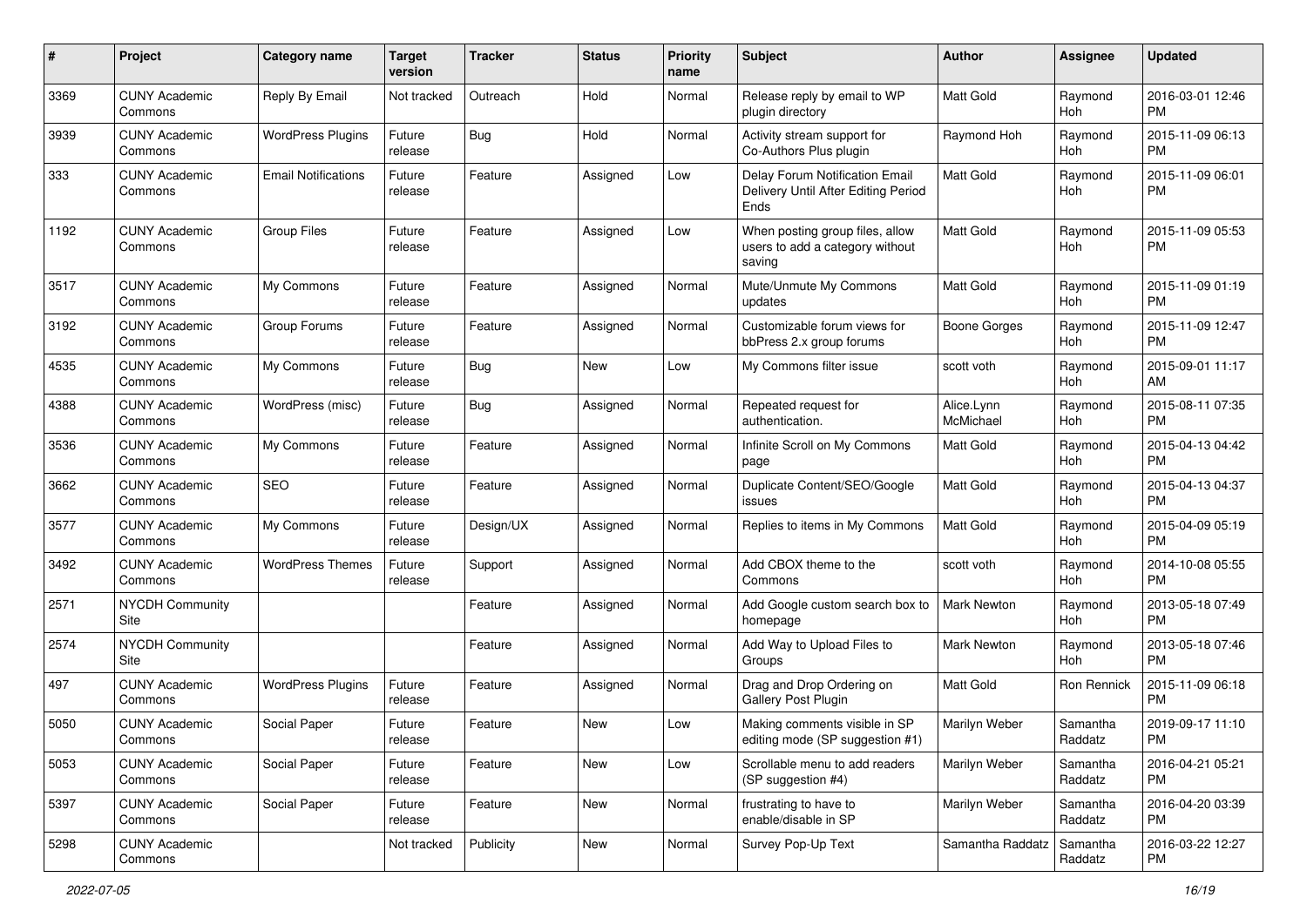| $\pmb{\#}$ | Project                         | <b>Category name</b>    | <b>Target</b><br>version | <b>Tracker</b> | <b>Status</b>        | <b>Priority</b><br>name | <b>Subject</b>                                                                                                                                        | <b>Author</b>           | Assignee            | <b>Updated</b>                |
|------------|---------------------------------|-------------------------|--------------------------|----------------|----------------------|-------------------------|-------------------------------------------------------------------------------------------------------------------------------------------------------|-------------------------|---------------------|-------------------------------|
| 5317       | <b>CUNY Academic</b><br>Commons | Group Blogs             | Not tracked              | <b>Bug</b>     | Reporter<br>Feedback | Normal                  | Notifications of New Post Didn't<br>Come                                                                                                              | Luke Waltzer            | Samantha<br>Raddatz | 2016-03-21 10:41<br><b>PM</b> |
| 4986       | <b>CUNY Academic</b><br>Commons | ZenDesk                 | Not tracked              | Support        | Assigned             | Normal                  | Prepare documentation for<br>Zendesk re web widget                                                                                                    | <b>Matt Gold</b>        | Samantha<br>Raddatz | 2016-02-25 03:09<br><b>PM</b> |
| 5225       | <b>CUNY Academic</b><br>Commons | Registration            | Future<br>release        | Feature        | Assigned             | Normal                  | On-boarding Issues                                                                                                                                    | Luke Waltzer            | Samantha<br>Raddatz | 2016-02-12 02:58<br><b>PM</b> |
| 5058       | <b>CUNY Academic</b><br>Commons | Social Paper            | Future<br>release        | Feature        | New                  | Low                     | Can there be a clearer signal that<br>even when comments have<br>already been made you add<br>comments by clicking on the side?<br>(SP suggestion #5) | Marilyn Weber           | Samantha<br>Raddatz | 2016-02-11 10:24<br><b>PM</b> |
| 5183       | <b>CUNY Academic</b><br>Commons | Social Paper            | Future<br>release        | Design/UX      | <b>New</b>           | Normal                  | Creating a new paper when<br>viewing an existing paper                                                                                                | Raffi<br>Khatchadourian | Samantha<br>Raddatz | 2016-02-02 12:09<br><b>PM</b> |
| 1105       | <b>CUNY Academic</b><br>Commons | WordPress (misc)        | Future<br>release        | Feature        | Assigned             | Normal                  | Rephrase Blog Privacy Options                                                                                                                         | <b>Matt Gold</b>        | Samantha<br>Raddatz | 2015-11-09 06:19<br><b>PM</b> |
| 1456       | <b>CUNY Academic</b><br>Commons | Group Invitations       | Future<br>release        | Feature        | Reporter<br>Feedback | Low                     | Invite to Group Button from Profile<br>Field                                                                                                          | <b>Matt Gold</b>        | Samantha<br>Raddatz | 2015-11-09 05:59<br><b>PM</b> |
| 481        | <b>CUNY Academic</b><br>Commons | Groups (misc)           | Future<br>release        | Feature        | Assigned             | Normal                  | ability to archive inactive groups<br>and blogs                                                                                                       | Michael Mandiberg       | Samantha<br>Raddatz | 2015-11-09 05:56<br><b>PM</b> |
| 653        | <b>CUNY Academic</b><br>Commons | Group Blogs             | Future<br>release        | Feature        | Assigned             | Normal                  | Redesign Integration of Groups<br>and Blogs                                                                                                           | <b>Matt Gold</b>        | Samantha<br>Raddatz | 2015-11-09 05:40<br><b>PM</b> |
| 310        | <b>CUNY Academic</b><br>Commons | BuddyPress (misc)       | Future<br>release        | Feature        | Assigned             | Low                     | <b>Friend Request Email</b>                                                                                                                           | <b>Matt Gold</b>        | Samantha<br>Raddatz | 2015-11-09 05:08<br><b>PM</b> |
| 308        | <b>CUNY Academic</b><br>Commons | Registration            | Future<br>release        | Feature        | <b>New</b>           | Normal                  | Group recommendations for<br>signup process                                                                                                           | Boone Gorges            | Samantha<br>Raddatz | 2015-11-09 05:07<br><b>PM</b> |
| 3473       | <b>CUNY Academic</b><br>Commons | User Experience         | Future<br>release        | Feature        | Assigned             | Normal                  | Commons profile: Add help info<br>about "Positions" replacing "title"                                                                                 | Keith Miyake            | Samantha<br>Raddatz | 2015-11-09 02:28<br><b>PM</b> |
| 4661       | <b>CUNY Academic</b><br>Commons | User Experience         | Future<br>release        | Bug            | Assigned             | Normal                  | Simplify Events text                                                                                                                                  | <b>Matt Gold</b>        | Samantha<br>Raddatz | 2015-10-02 09:06<br><b>PM</b> |
| 4622       | <b>CUNY Academic</b><br>Commons | <b>Public Portfolio</b> | Future<br>release        | Design/UX      | New                  | Normal                  | <b>Profile Visibility Settings</b>                                                                                                                    | Samantha Raddatz        | Samantha<br>Raddatz | 2015-09-21 12:18<br><b>PM</b> |
| 4226       | <b>CUNY Academic</b><br>Commons | <b>BuddyPress Docs</b>  | Future<br>release        | Design/UX      | <b>New</b>           | Normal                  | Add option to connect a Doc with<br>a Group                                                                                                           | Samantha Raddatz        | Samantha<br>Raddatz | 2015-09-09 04:08<br><b>PM</b> |
| 4404       | <b>CUNY Academic</b><br>Commons | <b>Public Portfolio</b> | Future<br>release        | Design/UX      | Assigned             | Normal                  | Change color of permissions info<br>on portfolio editing interface                                                                                    | <b>Matt Gold</b>        | Samantha<br>Raddatz | 2015-08-11 05:28<br><b>PM</b> |
| 4235       | <b>CUNY Academic</b><br>Commons |                         | Not tracked              | Design/UX      | Assigned             | Normal                  | Explore user experience around<br>comments on forum topics vs docs                                                                                    | <b>Matt Gold</b>        | Samantha<br>Raddatz | 2015-07-21 10:23<br>AM        |
| 4253       | <b>CUNY Academic</b><br>Commons | <b>Public Portfolio</b> | Future<br>release        | Design/UX      | <b>New</b>           | Normal                  | Encourage users to add portfolio<br>content                                                                                                           | Samantha Raddatz        | Samantha<br>Raddatz | 2015-07-07 11:32<br>AM        |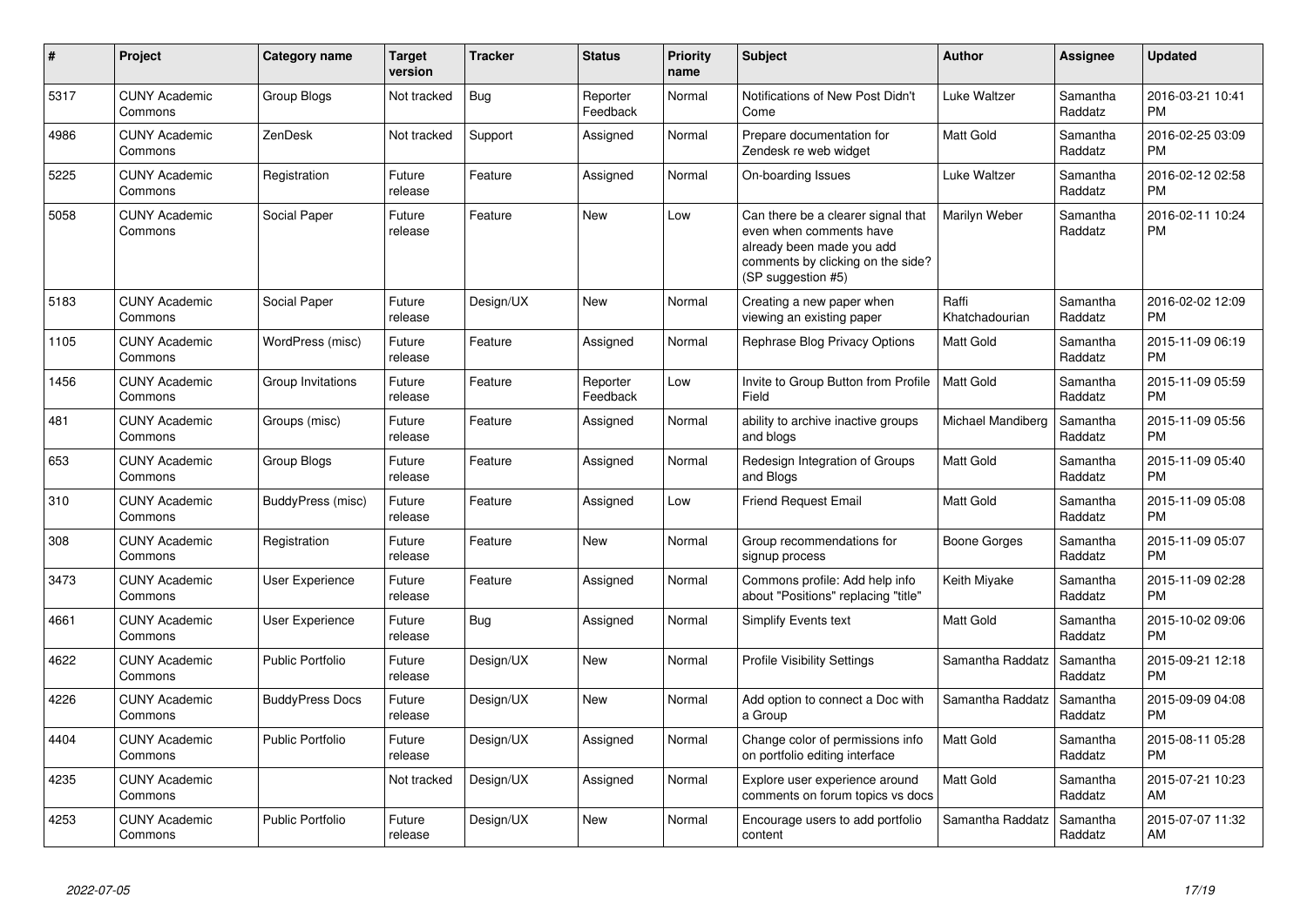| #     | Project                         | <b>Category name</b>        | <b>Target</b><br>version | <b>Tracker</b> | <b>Status</b>        | <b>Priority</b><br>name | <b>Subject</b>                                                                                                                               | Author                 | <b>Assignee</b>     | <b>Updated</b>                |
|-------|---------------------------------|-----------------------------|--------------------------|----------------|----------------------|-------------------------|----------------------------------------------------------------------------------------------------------------------------------------------|------------------------|---------------------|-------------------------------|
| 4221  | <b>CUNY Academic</b><br>Commons | Group Forums                | Future<br>release        | Design/UX      | Assigned             | Normal                  | Add 'Number of Posts' display<br>option to Forum page                                                                                        | Samantha Raddatz       | Samantha<br>Raddatz | 2015-06-26 02:21<br><b>PM</b> |
| 4027  | <b>CUNY Academic</b><br>Commons | Commons In A Box            | Not tracked              | Design/UX      | Assigned             | Normal                  | Usability review of CBOX update<br>procedures                                                                                                | <b>Matt Gold</b>       | Samantha<br>Raddatz | 2015-05-11 06:36<br><b>PM</b> |
| 3458  | <b>CUNY Academic</b><br>Commons | Groups (misc)               | Future<br>release        | Feature        | Assigned             | Normal                  | Filter Members of Group by<br>Campus                                                                                                         | Michael Smith          | Samantha<br>Raddatz | 2014-09-26 08:32<br><b>PM</b> |
| 10439 | <b>CUNY Academic</b><br>Commons | Design                      | 2.1.0                    | Design/UX      | New                  | Normal                  | Create Style Guide for Commons                                                                                                               | Sonja Leix             | Sara Cannon         | 2022-06-28 01:43<br><b>PM</b> |
| 10580 | <b>CUNY Academic</b><br>Commons | Information<br>Architecture | Future<br>release        | Design/UX      | New                  | Normal                  | Primary nav item review                                                                                                                      | Boone Gorges           | Sara Cannon         | 2022-06-28 01:29<br><b>PM</b> |
| 5826  | <b>CUNY Academic</b><br>Commons | <b>WordPress Plugins</b>    | Future<br>release        | Support        | Reporter<br>Feedback | Normal                  | <b>Remove Subscription Options</b><br>plugin from directory                                                                                  | Sarah Morgano          | Sarah<br>Morgano    | 2016-10-21 04:14<br><b>PM</b> |
| 2612  | <b>CUNY Academic</b><br>Commons |                             | Not tracked              | Publicity      | Assigned             | Normal                  | Pinterest site for the Commons                                                                                                               | local admin            | Sarah<br>Morgano    | 2016-03-04 11:19<br>AM        |
| 3510  | <b>CUNY Academic</b><br>Commons | Publicity                   | 1.7                      | Publicity      | Assigned             | Normal                  | Post on the News Blog re: 'My<br>Commons'                                                                                                    | Micki Kaufman          | Sarah<br>Morgano    | 2014-10-15 11:18<br>AM        |
| 3511  | <b>CUNY Academic</b><br>Commons | Publicity                   | 1.7                      | Publicity      | Assigned             | Normal                  | Social media for 1.7                                                                                                                         | Micki Kaufman          | Sarah<br>Morgano    | 2014-10-14 03:32<br><b>PM</b> |
| 14787 | <b>CUNY Academic</b><br>Commons | Plugin Packages             | Future<br>release        | Feature        | New                  | Normal                  | Creating a "Design" plugin<br>package                                                                                                        | Laurie Hurson          | scott voth          | 2022-04-27 04:56<br><b>PM</b> |
| 14394 | <b>CUNY Academic</b><br>Commons |                             | Not tracked              | Feature        | New                  | Normal                  | Commons News Site - redesign                                                                                                                 | scott voth             | scott voth          | 2021-09-14 10:46<br>AM        |
| 12247 | <b>CUNY Academic</b><br>Commons | Publicity                   | Not tracked              | Support        | New                  | Normal                  | <b>Screenshot of First Commons</b><br>Homepage                                                                                               | scott voth             | scott voth          | 2020-01-14 12:08<br><b>PM</b> |
| 11883 | <b>CUNY Academic</b><br>Commons | Help/Codex                  | Not tracked              | Support        | New                  | Normal                  | Need Embedding Help Page<br>Update (Tableau)                                                                                                 | Anthony Wheeler        | scott voth          | 2019-09-24 08:49<br>AM        |
| 9908  | <b>CUNY Academic</b><br>Commons |                             | Not tracked              | Feature        | New                  | Normal                  | Is it possible to send email<br>updates to users (or an email<br>address not on the list) for only a<br>single page AFTER being<br>prompted? | <b>Michael Shields</b> | scott voth          | 2018-06-11 01:34<br><b>PM</b> |
| 6115  | <b>CUNY Academic</b><br>Commons | Publicity                   | Not tracked              | Feature        | Assigned             | Normal                  | create digital signage for GC                                                                                                                | <b>Matt Gold</b>       | scott voth          | 2016-10-11 10:09<br><b>PM</b> |
| 636   | <b>CUNY Academic</b><br>Commons | WordPress (misc)            | Not tracked Support      |                | Assigned             | Normal                  | Create Lynda.com-like Table of<br>Contents for Prospective Tutorial<br>Screencasts                                                           | Matt Gold              | scott voth          | 2016-02-23 03:12<br><b>PM</b> |
| 3565  | <b>CUNY Academic</b><br>Commons | My Commons                  | Not tracked              | Documentation  | New                  | Normal                  | Load Newest inconsistencies                                                                                                                  | Chris Stein            | scott voth          | 2015-11-09 01:16<br><b>PM</b> |
| 4222  | <b>CUNY Academic</b><br>Commons | User Experience             | Future<br>release        | Design/UX      | New                  | Normal                  | Add information to 'Delete<br>Account' page                                                                                                  | Samantha Raddatz       | scott voth          | 2015-06-26 11:35<br>AM        |